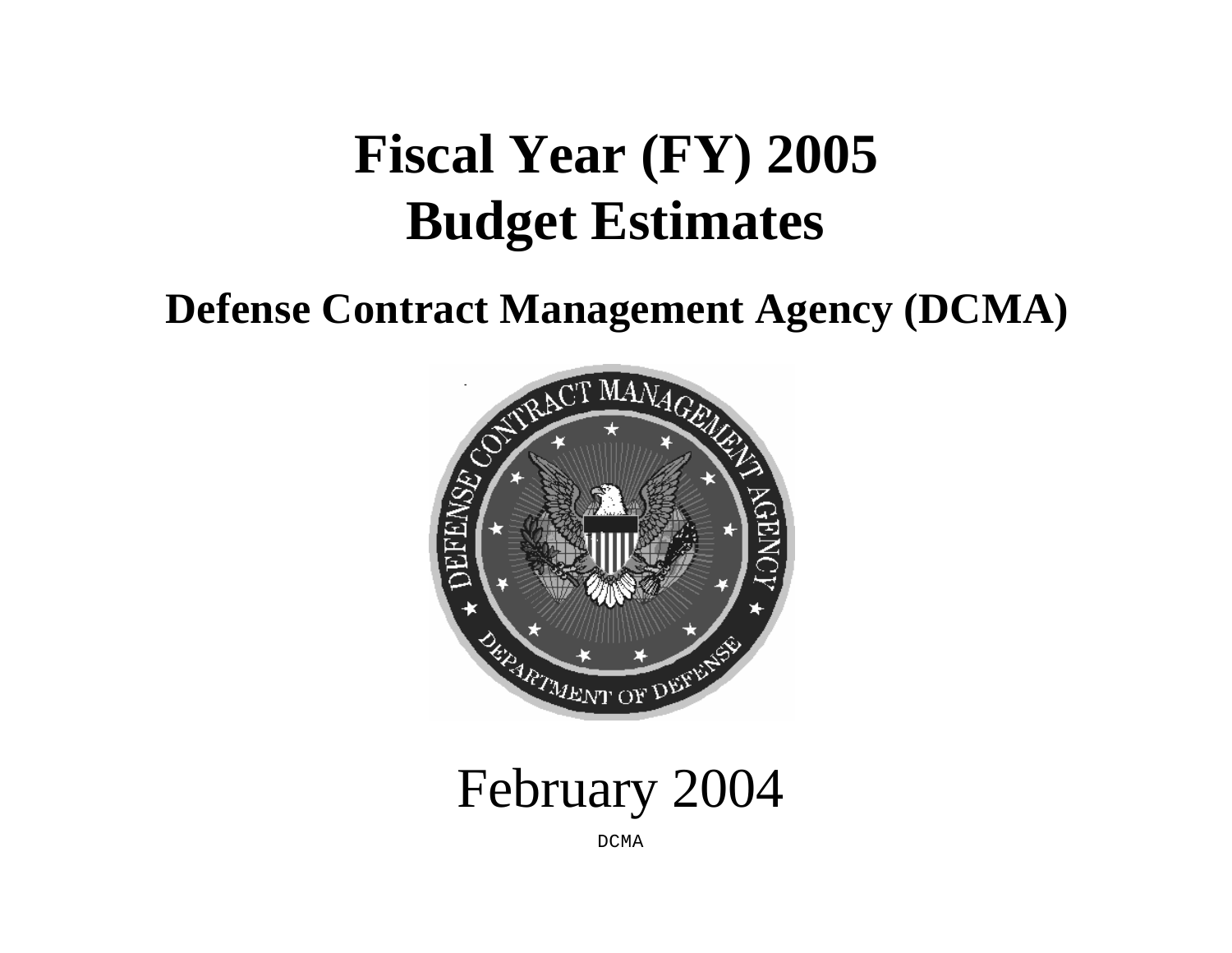## **DEFENSE CONTRACT MANAGEMENT AGENCY (DCMA) Fiscal Year (FY) 2005 Budget Estimates Operation and Maintenance, Defense-Wide APPROPRIATION HIGHLIGHTS (\$ in Millions)**

Appropriation Summary Operation and Maintenance, Defense-Wide FY 2003 Price Program FY 2004 Price Program FY 2005 Actual Change Change Estimate Change Change Estimate Total BA 4: Administration & Service-Wide Activities 967,087 33,617 -2,725 <sup>1</sup>997,979 19,736 11,877 1,029,592

<sup>1</sup>Net of FY 2004 Supplemental funding  $(53, 141$  thousand)

#### **Description of Operations Financed:**

The Defense Contract Management Agency's (DCMA) most important mission is its role as a combat support agency. DCMA's combat support responsibilities include:

- providing contract management and acquisition life cycle services in support of any contingency, war or crisis;
- contingency and wartime planning with the Combatant Commands (COCOM);
- maintaining effective training and preparations for deployed operations in Bosnia, Kosovo, the Philippines, Afghanistan, Kuwait, Qatar, and Iraq and in support of Operation Enduring Freedom (OEF), Operation Noble Eagle (ONE), and Operation Iraqi Freedom (OIF);
- deployment with military forces to support contingency operations in the Global War on Terrorism (GWOT);
- support of joint exercises;
- mobilizing defense industry support of COCOM operations; and
- $\texttt{I}$  supporting Homeland Defense in cases of natural disaster, terrorism and other contingencies.

DCMA provides customer-focused acquisition life cycle support to ensure warfighter readiness, 24/7, worldwide. DCMA serves as DoD's single face to industry in contractors' plants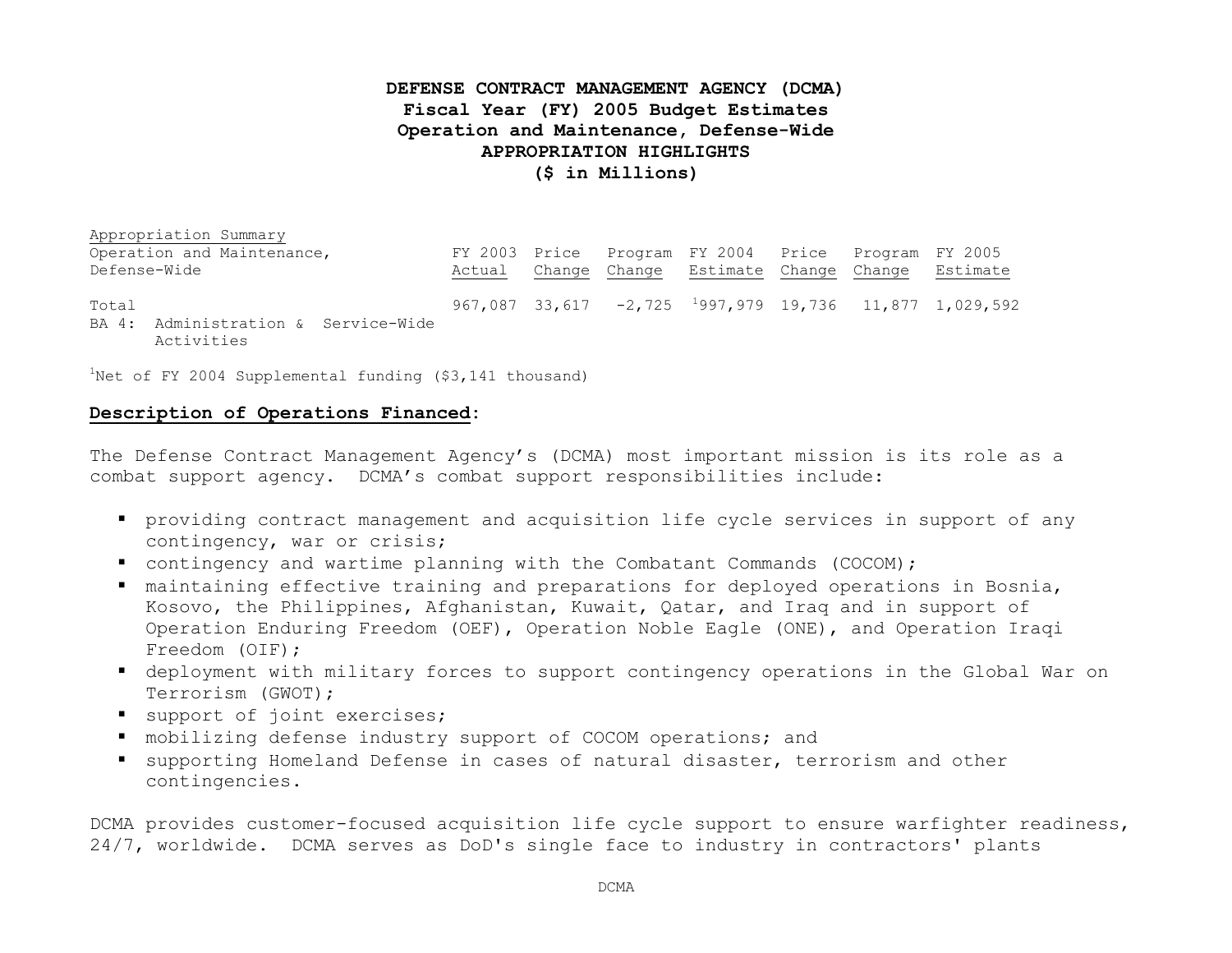## **DEFENSE CONTRACT MANAGEMENT AGENCY (DCMA) Fiscal Year (FY) 2005 Budget Estimates Operation and Maintenance, Defense-Wide APPROPRIATION HIGHLIGHTS (\$ in Millions)**

#### **Description of Operations Financed: (continued)**

worldwide, providing the Military Departments and civilian agency customers with invaluable insights throughout the acquisition process. As DoD's lead contract management agent, DCMA represents the interests of the Government with industry, thereby protecting the rights of the Government, obtaining maximum value for taxpayers' dollars and providing responsive support to the Military Departments and civilian agency customers. DCMA's major responsibilities are:

- ensuring contractor compliance with cost, delivery, technical, quality and other terms of contracts assigned for management;
- **•** accepting products and services on behalf of the Government;
- providing program and technical support; and ensuring that contractors are paid.

DCMA initiatives reflected in this budget submission include:

- Consolidation of over a dozen field Contract Management Offices (CMOs) to reduce overhead.
- $\blacksquare$  Outsourcing studies begun in FY 2004 with potential savings anticipated in the outyear.
- Workforce restructuring initiatives in accordance with OMB Bulletin 01-07, Workforce Planning and Restructuring, May 8, 2001, in response to DCMA's potential retirement wave. Current statistics identify that approximately forty-two (42%) percent of DCMA workforce will be eligible for retirement by 2009. Initiatives include funding for recruitment bonuses for engineers and increased funding for training.

#### **Narrative Explanation of Changes:**

The program increase between FY 2004 and FY 2005 will: (1) restore the information technology replacement program that was decremented to support unfunded pay raises, and (2) support workload surge capability and increases in Help Desk and software maintenance requirements.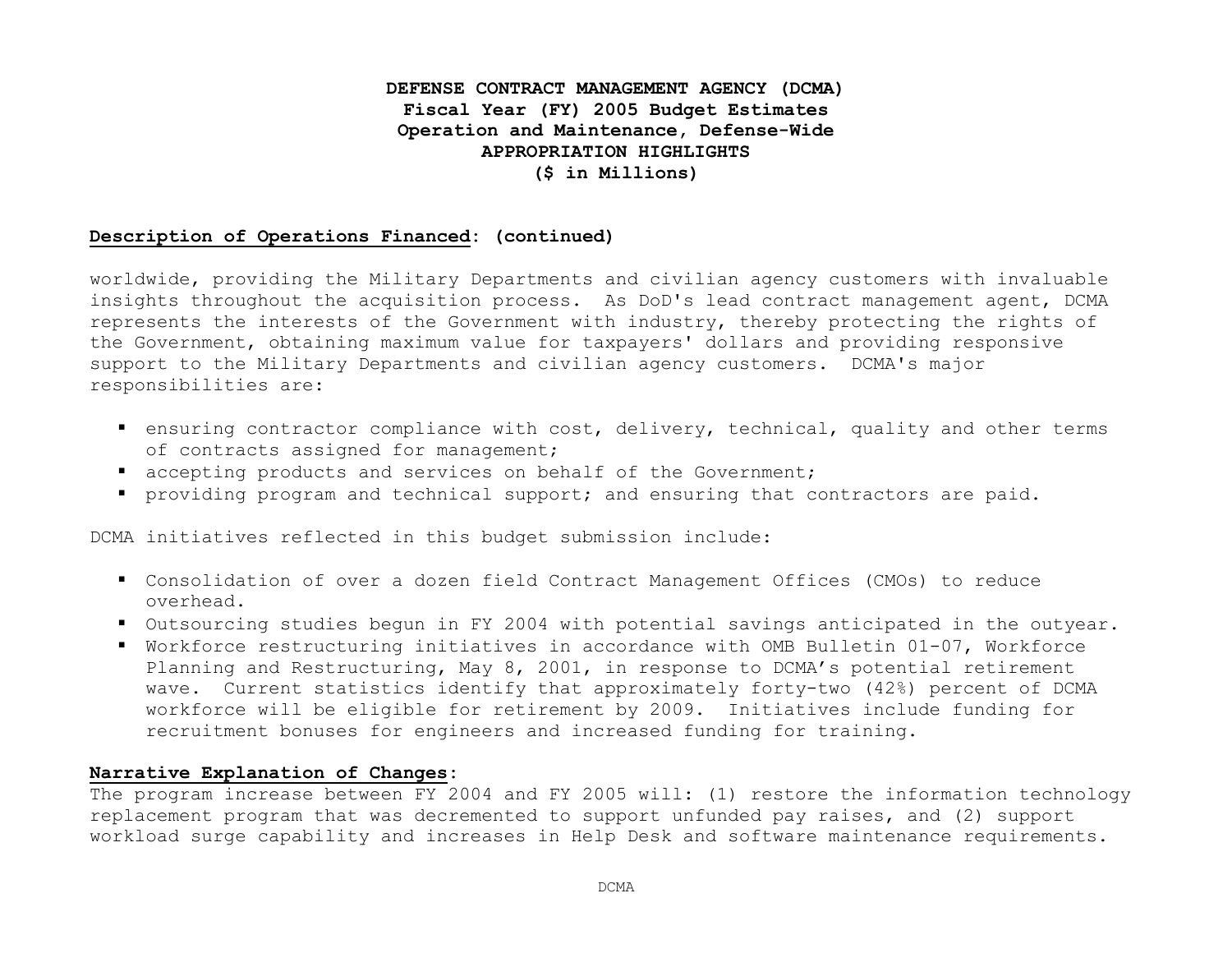## **DEFENSE CONTRACT MANAGEMENT AGENCY Operations & Maintenance (O&M), Defense-Wide Fiscal Year (FY) 2005 Budget Estimates Summary of Increases and Decreases \$ in Thousands**

|                |           |                                                          | Amount    | Totals     |
|----------------|-----------|----------------------------------------------------------|-----------|------------|
|                |           | FY 2004 President's Budget Request                       |           | 1,008,908  |
| 1.             |           | Congressional Adjustments                                |           |            |
|                | a.        | Distributed Adjustments                                  |           |            |
|                | b.        | Undistributed Adjustments                                |           |            |
|                | $\circ$ . | Adjustments to meet Congressional intent                 |           |            |
|                |           | d. General Provisions                                    |           | $-11, 199$ |
|                |           | Section 8094 Prorate Prof Spt Services<br>$1$ .          | $-5,658$  |            |
|                |           | 2.<br>Section 8101 Cost Growth IT                        | $-0,720$  |            |
|                |           | Section 8126 Prorate Mgt Efficiencies<br>3.              | $-4,821$  |            |
|                | $e$ .     | Congressional Earmarks                                   |           |            |
|                |           | Section 8044 Indian Land Environmental Impact            |           | $-620$     |
|                |           |                                                          |           |            |
|                |           | FY 2004 Appropriated Amount                              |           | 997,089    |
| 2 <sub>1</sub> |           | Program Changes (CY to CY only)                          |           |            |
|                | $a$ .     | Functional Transfers                                     |           | 890        |
|                |           |                                                          |           |            |
|                |           | b. Technical Adjustments                                 |           |            |
|                |           | c. Emergent Requirements                                 |           |            |
|                |           | 1. Program Increases                                     |           |            |
|                |           | a. Payroll increase                                      | 13,910    |            |
|                |           | b. Increase for Building Maintenance Fund costs          | 890       |            |
|                |           | 2. Program Decreases                                     |           |            |
|                |           | a. Reduction in discretionary non-labor cost required to |           |            |
|                |           | offset the pay raise                                     | $-13,910$ |            |
|                |           | Baseline Funding                                         |           | 997,979    |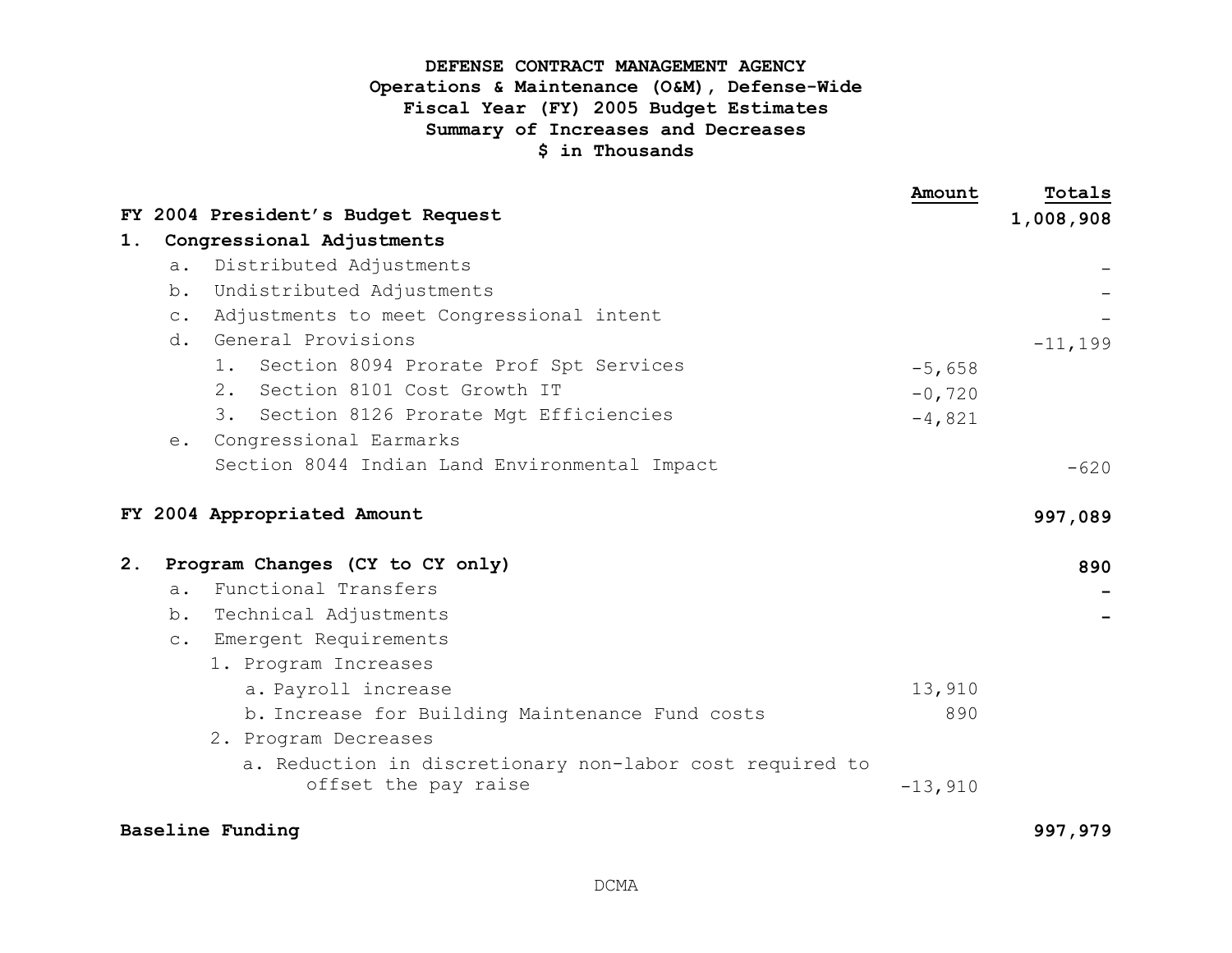## **DEFENSE CONTRACT MANAGEMENT AGENCY Operations & Maintenance (O&M), Defense-Wide Fiscal Year (FY) 2005 Budget Estimates Summary of Increases and Decreases \$ in Thousands**

|    |    | 3 Reprogrammings (requiring 1415 action)                                                                                                                                                                                                                                                                  | Amount         | Totals |
|----|----|-----------------------------------------------------------------------------------------------------------------------------------------------------------------------------------------------------------------------------------------------------------------------------------------------------------|----------------|--------|
| 4. |    | Price Change                                                                                                                                                                                                                                                                                              |                | 19,736 |
| 5. |    | Functional Transfers                                                                                                                                                                                                                                                                                      |                |        |
|    |    | 6. Program Increases<br>a. DISA information services cost increase due to Megacenter<br>Processing and Testbed charges incurred for MOCAS services<br>(required for continuous use of legacy system                                                                                                       |                | 24,236 |
|    |    | b. Training requirements increase to complement the workforce<br>hiring that commenced in FY 2004                                                                                                                                                                                                         | 330<br>1,328   |        |
|    | d. | c. GSA leases increase due to relocation of field offices<br>Communication cost increase due to increase in Wireless                                                                                                                                                                                      | 622            |        |
|    |    | Usage technology. DCMA's workforce requires current<br>technology to perform their jobs and produce superior<br>results<br>e. Restore 1/3 of the Agency IT equipment per the planned<br>replacement cycle, to avoid end user interruptions and<br>additional maintenance and repair costs incurred due to | 1,665          |        |
|    |    | expiration of warranties on outdated equipment<br>f. Voluntary Separation Incentive Pay (VSIP) and benefits to<br>former employees resulting from continued workforce<br>downsizing and shaping initiatives                                                                                               | 6,498<br>2,237 |        |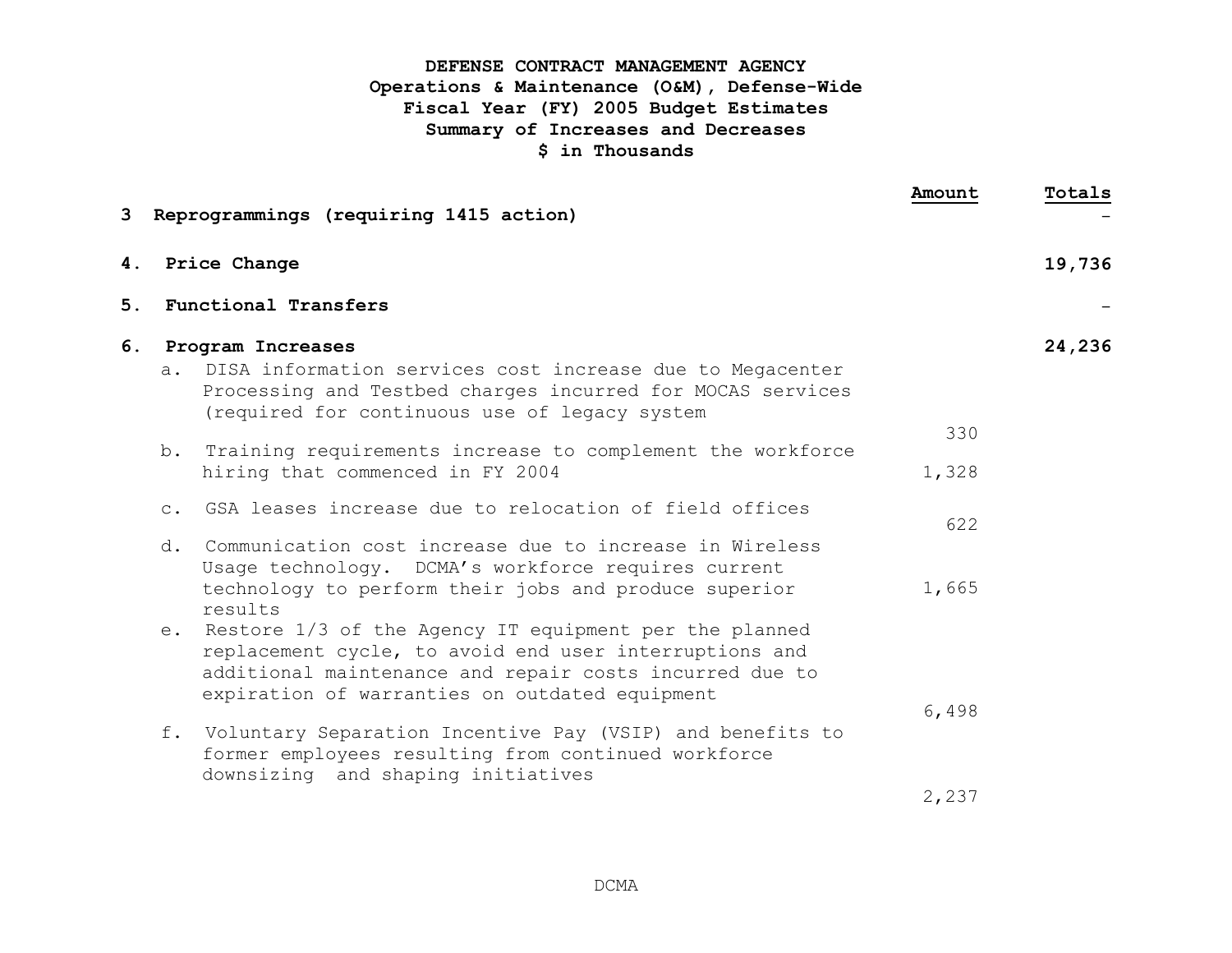## **DEFENSE CONTRACT MANAGEMENT AGENCY Operations & Maintenance (O&M), Defense-Wide Fiscal Year (FY) 2005 Budget Estimates Summary of Increases and Decreases \$ in Thousands**

|    |                |                                                                                                                                                                                                                       | Amount   | Totals    |
|----|----------------|-----------------------------------------------------------------------------------------------------------------------------------------------------------------------------------------------------------------------|----------|-----------|
|    | q.             | ADP software costs to support infrastructure technical<br>architecture migration from client/server application to<br>web-based applications supported by the Integrated<br>Database/Data Mart                        |          |           |
|    |                |                                                                                                                                                                                                                       | 3,033    |           |
|    | h.             | Travel to support Task Force Organization (TFO) efforts.<br>TFO is an ad hoc team of functional specialists performing<br>direct mission work in support of a contract or external<br>customer for new mission starts |          |           |
|    |                |                                                                                                                                                                                                                       | 3,390    |           |
|    | i.             | Other contract increase attributed to contractor support<br>for workload surge capacity                                                                                                                               |          |           |
|    |                |                                                                                                                                                                                                                       | 5,066    |           |
|    | j.             | DFAS increase per service provider estimates                                                                                                                                                                          | 66       |           |
| 7. |                | Program Decreases                                                                                                                                                                                                     |          | $-12,359$ |
|    |                | a. DISA Tier 2 Communication Services due to stabilization of<br>costs associated with replacement of the Defense Messaging                                                                                           |          |           |
|    |                | Service                                                                                                                                                                                                               | $-607$   |           |
|    | $b$ .          | Change in Paid Day                                                                                                                                                                                                    | $-3,601$ |           |
|    | $\mathbb{C}$ . | Personnel compensation due to FTE reduction                                                                                                                                                                           | $-8,151$ |           |
|    |                |                                                                                                                                                                                                                       |          |           |
|    |                | FY 2005 Budget Request                                                                                                                                                                                                |          | 1,029,592 |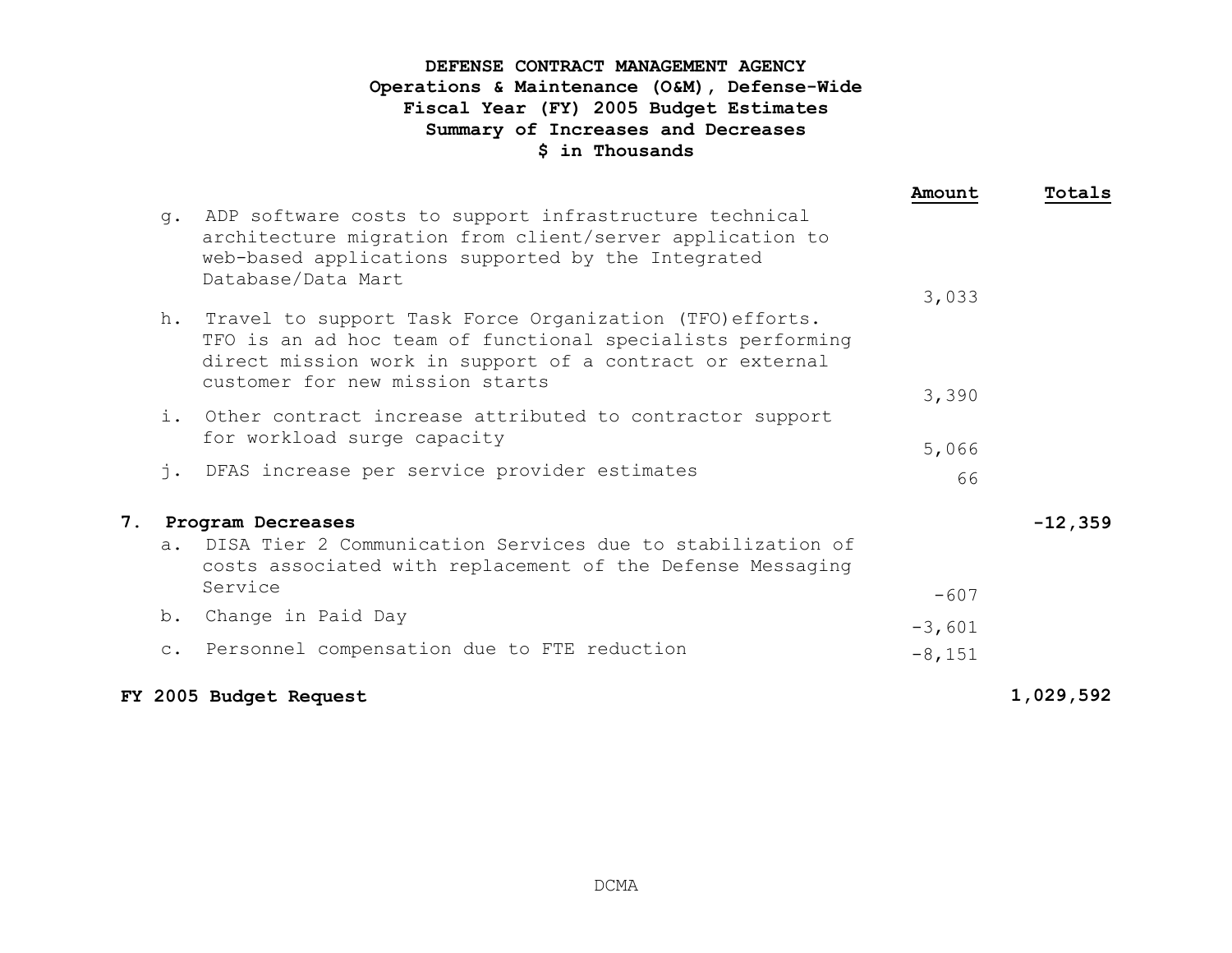## **DEFENSE CONTRACT MANAGEMENT AGENCY (DCMA) Operations and Maintenance, Defense Wide Fiscal Year (FY) 2005 Budget Estimates**

|                                |        |               |               | Change      | Change         |
|--------------------------------|--------|---------------|---------------|-------------|----------------|
|                                | FY2003 | <b>FY2004</b> | <b>FY2005</b> | FY2003/     | FY2004/        |
|                                |        |               |               | FY 2004     | FY 2005        |
| Civilian End Strength Total    | 10,785 | 11,518        | 10,711        | 733         | (807)          |
| US Direct Hires                | 10,686 | 11,420        | 10,613        | 734         | (807)          |
| Foreign National Direct Hire   | 80     | 79            | 79            | (1)         | $\overline{0}$ |
| Total Direct Hire              | 10,766 | 11,499        | 10,692        | 733         | (807)          |
| Foreign National Indirect Hire | 19     | 19            | 19            | $\mathbf 0$ | $\Omega$       |
| (Reimbursable Civilian - Memo) | 1,047  | 1,022         | 959           | (25)        | (63)           |
| Civilian End FTEs<br>Total)    | 10,709 | 11,218        | 11,028        | 509         | (190)          |
| US Direct Hires                | 10,610 | 11,120        | 10,930        | 510         | (190)          |
| Foreign National Direct Hire   | 80     | 79            | 79            | (1)         | 0              |
| Total Direct Hire              | 10,690 | 11,199        | 11,009        | 509         | (190)          |
| Foreign National Indirect Hire | 19     | 19            | 19            | $\mathbf 0$ | $\Omega$       |
| (Reimbursable Civilian - Memo) | 1,047  | 1,022         | 959           | (25)        | (63)           |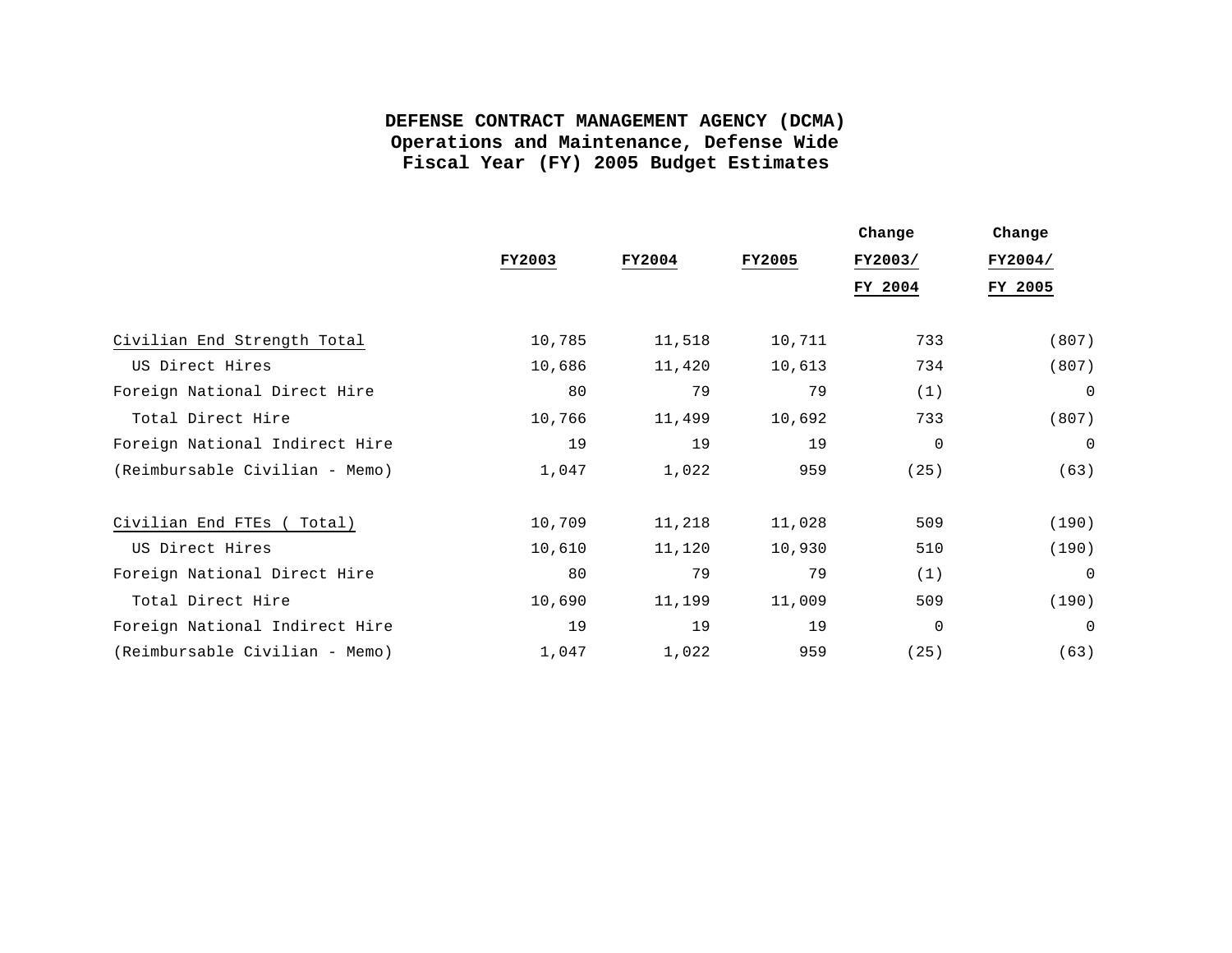|     |                                         | FY 2003 | Price Growth   |                |           |             | Program | FY 2004 |  |
|-----|-----------------------------------------|---------|----------------|----------------|-----------|-------------|---------|---------|--|
|     |                                         | Actuals | Percent Amount |                | Growth    | Estimate    |         |         |  |
| 101 | Executive, General & Special Schedule   | 749,322 |                | $.041$ 30,722  | 39,486    | 819,530     |         |         |  |
| 103 | Wage Board                              | 255     | .041           | 10             | $\Omega$  | 266         |         |         |  |
| 104 | Foreign National Direct Hire            | 3,286   | .041           | 135            | 5         | 3,426       |         |         |  |
| 106 | Benefits to Former Employees            | 5,929   | .000           | $\mathbf 0$    | 252       | 6,181       |         |         |  |
| 107 | Voluntary Separation Incentive Pay      | 19,319  | .000           | $\overline{0}$ | $-19,319$ | $\mathbf 0$ |         |         |  |
| 111 | Disability Compensation                 | 3,846   | .000           | $\mathbf 0$    | 6         | 3,852       |         |         |  |
| 199 | TOTAL CIVILIAN PERSONNEL COMPENSATION   | 781,956 |                | 30,867         | 20,430    | 833,254     |         |         |  |
| 308 | Travel of Persons                       | 27,430  | .013           | 357            | 744       | 28,530      |         |         |  |
|     | TOTAL TRAVEL                            | 27,430  | .013           | 357            | 744       | 28,530      |         |         |  |
|     | DISA Information Services (includes     |         |                |                |           |             |         |         |  |
| 647 | Megacenters)                            | 6,345   | .000           | $\overline{0}$ | 1,462     | 7,807       |         |         |  |
| 671 | Communication Services (DISA) Tier 2    | 6,004   | .000           | $\mathbf 0$    | 3,028     | 9,031       |         |         |  |
| 673 | Defense Finance and Accounting Services | 3,367   | .142           | 478            | $-328$    | 3,517       |         |         |  |
| 678 | Defense Security Service                | 577     | .030           | 17             | $\Omega$  | 595         |         |         |  |
|     | TOTAL PURCHASES                         | 16,294  |                | 495            | 4,162     | 20,951      |         |         |  |
| 771 | Commercial Transportation               | 2,815   | .013           | 37             | 559       | 3,410       |         |         |  |
|     | TOTAL TRANSPORTATION                    | 2,815   | .013           | 37             | 559       | 3,410       |         |         |  |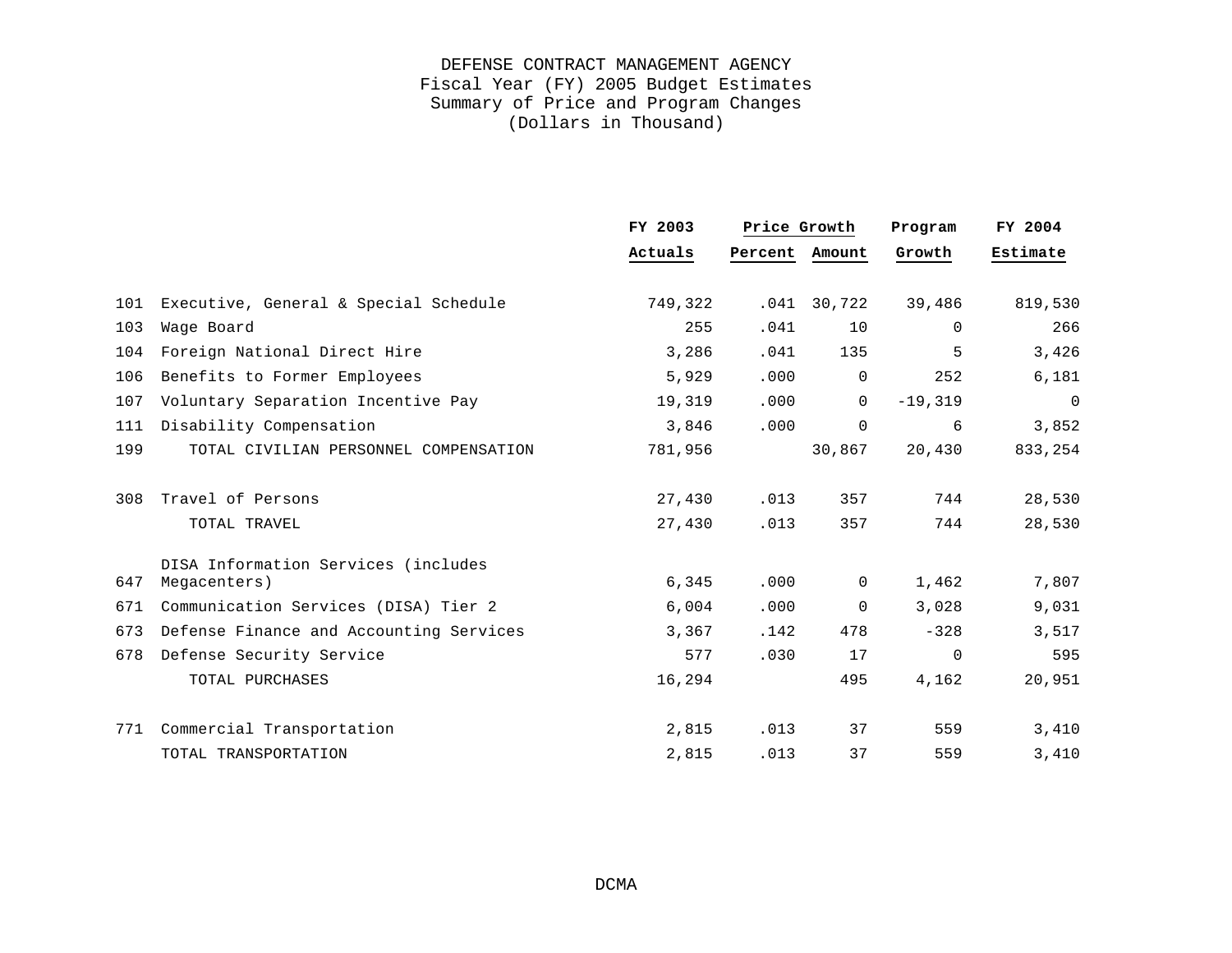|      |                                              | FY 2003 | Price Growth |             |                |          |  | Program | FY 2004 |  |
|------|----------------------------------------------|---------|--------------|-------------|----------------|----------|--|---------|---------|--|
|      |                                              | Actuals | Percent      | Amount      | Growth         | Estimate |  |         |         |  |
| 901  | Foreign National Indirect Hire (FNIH)        | 549     | .013         | 7           | 35             | 592      |  |         |         |  |
| 912  | <b>GSA Leases</b>                            | 14,919  | .017         | 254         | $-17$          | 15,156   |  |         |         |  |
| 913  | Purchased Utilities (non-Fund)               | 499     | .013         | 6           | $-72$          | 433      |  |         |         |  |
| 914  | Purchased Communications (non-Fund)          | 8,969   | .013         | 117         | $-327$         | 8,759    |  |         |         |  |
| 915  | Rents and Leases (non-GSA)                   | 1,816   | .013         | 24          | 778            | 2,617    |  |         |         |  |
| 917  | Postal Service (U.S.P.S.)                    | 511     | .000         | $\mathbf 0$ | $-105$         | 407      |  |         |         |  |
| 920  | Supplies & Materials (non-Fund)              | 14,133  | .013         | 184         | 342            | 14,659   |  |         |         |  |
| 921  | Printing & Reproduction                      | 195     | .013         | 3           | 188            | 386      |  |         |         |  |
| 922  | Equipment Maintenance by Contract            | 1,907   | .013         | 25          | 3              | 1,935    |  |         |         |  |
| 923  | Facility Maintenance by Contract             | 1,529   | .013         | 20          | $\overline{2}$ | 1,551    |  |         |         |  |
| 925  | Equipment Purchases (non-Fund)               | 31,179  | .013         | 405         | $-22,913$      | 8,671    |  |         |         |  |
| 931  | Contract Consultants                         | 15,742  | .013         | 205         | 23             | 15,970   |  |         |         |  |
| 932  | Management and Professional Support Services | 1,420   | .013         | 18          | $\overline{2}$ | 1,441    |  |         |         |  |
| 989  | Other Contracts                              | 45,224  | .013         | 587         | $-6,554$       | 39,258   |  |         |         |  |
| 999  | TOTAL OTHER PURCHASES                        | 138,593 |              | 1,854       | $-28.614$      | 111,834  |  |         |         |  |
| 9999 | Total Operation & Maintenance                | 967,087 |              | 33,610      | $-2,719$       | 1997,979 |  |         |         |  |

Excludes \$3.1M for the FY 2004 Emergency Supplemental

i<br>L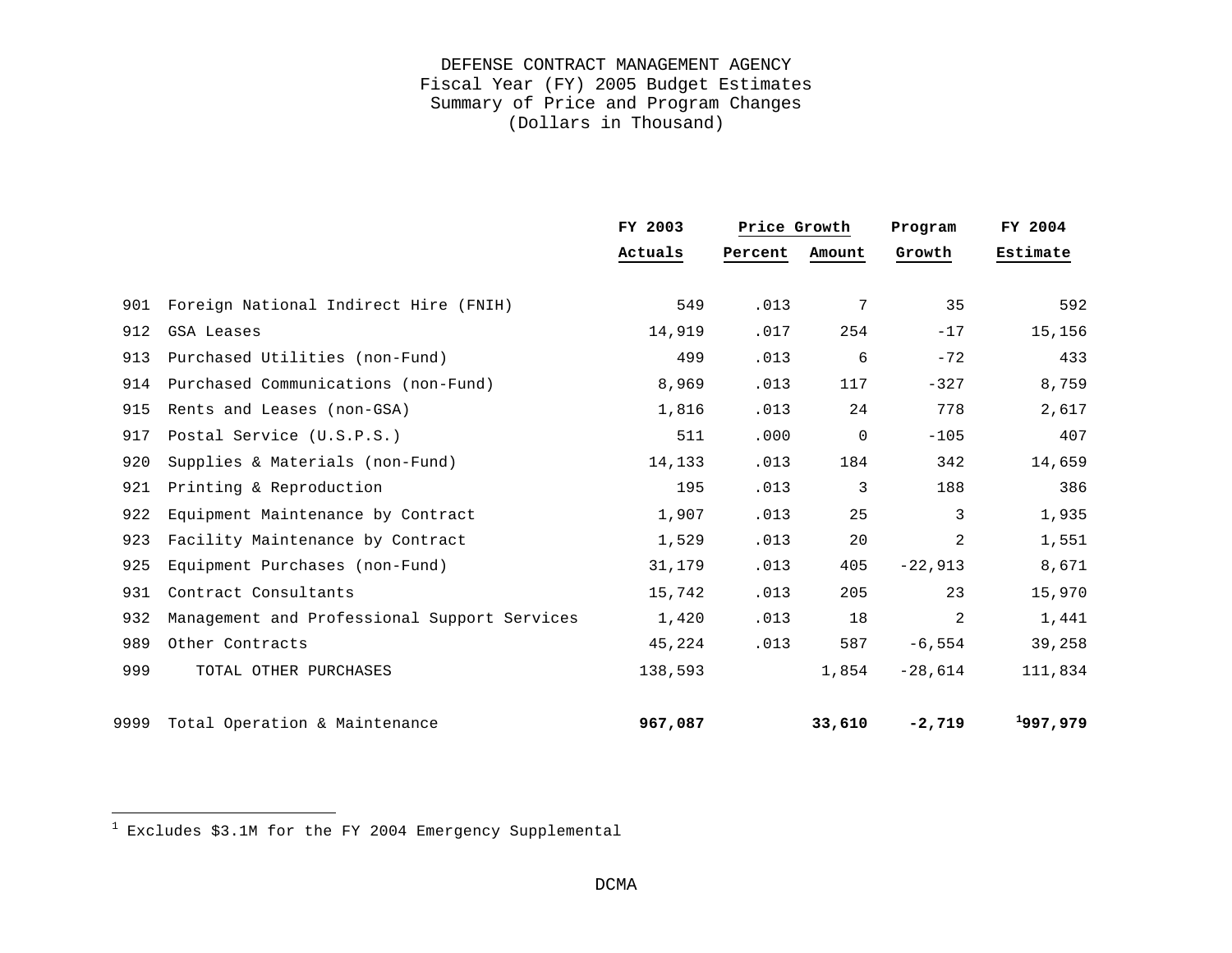|     |                                         | FY 2004  | Price Growth |                 | Program   | FY 2005  |
|-----|-----------------------------------------|----------|--------------|-----------------|-----------|----------|
|     |                                         | Estimate | Percent      | Amount          | Growth    | Estimate |
| 101 | Executive, General & Special Schedule   | 819,530  |              | $.022$ $17,620$ | $-11,752$ | 825,398  |
| 103 | Wage Board                              | 266      | .023         | 6               | $\Omega$  | 272      |
| 104 | Foreign National Direct Hire            | 3,426    | .022         | 74              | $\Omega$  | 3,499    |
| 106 | Benefits to Former Employees            | 6,181    | .000         | $\Omega$        | 862       | 7,043    |
| 107 | Voluntary Separation Incentive Pay      | $\Omega$ | .000         | $\Omega$        | 1,375     | 1,375    |
| 111 | Disability Compensation                 | 3,852    | .000         | $\Omega$        | $\Omega$  | 3,852    |
| 199 | TOTAL CIVILIAN PERSONNEL COMPENSATION   | 833,254  |              | 17,700          | $-9,515$  | 841,439  |
| 308 | Travel of Persons                       | 28,530   | .014         | 399             | 4,718     | 33,647   |
|     | TOTAL TRAVEL                            | 28,530   | .014         | 399             | 4,718     | 33,647   |
|     | DISA Information Services (includes     |          |              |                 |           |          |
| 647 | Megacenters)                            | 7,807    | .006         | 46              | 330       | 8,184    |
| 671 | Communication Services (DISA) Tier 2    | 9,031    | $-.013$      | $-117$          | $-607$    | 8,307    |
| 673 | Defense Finance and Accounting Services | 3,517    | .024         | 85              | 66        | 3,669    |
| 678 | Defense Security Service                | 595      | .000         | $\Omega$        | $\Omega$  | 595      |
|     | TOTAL PURCHASES                         | 20,951   |              | 14              | $-211$    | 20,754   |
| 771 | Commercial Transportation               | 3,410    | .014         | 48              | $\Omega$  | 3,457    |
|     | TOTAL TRANSPORTATION                    | 3,410    | .014         | 48              | $\Omega$  | 3,457    |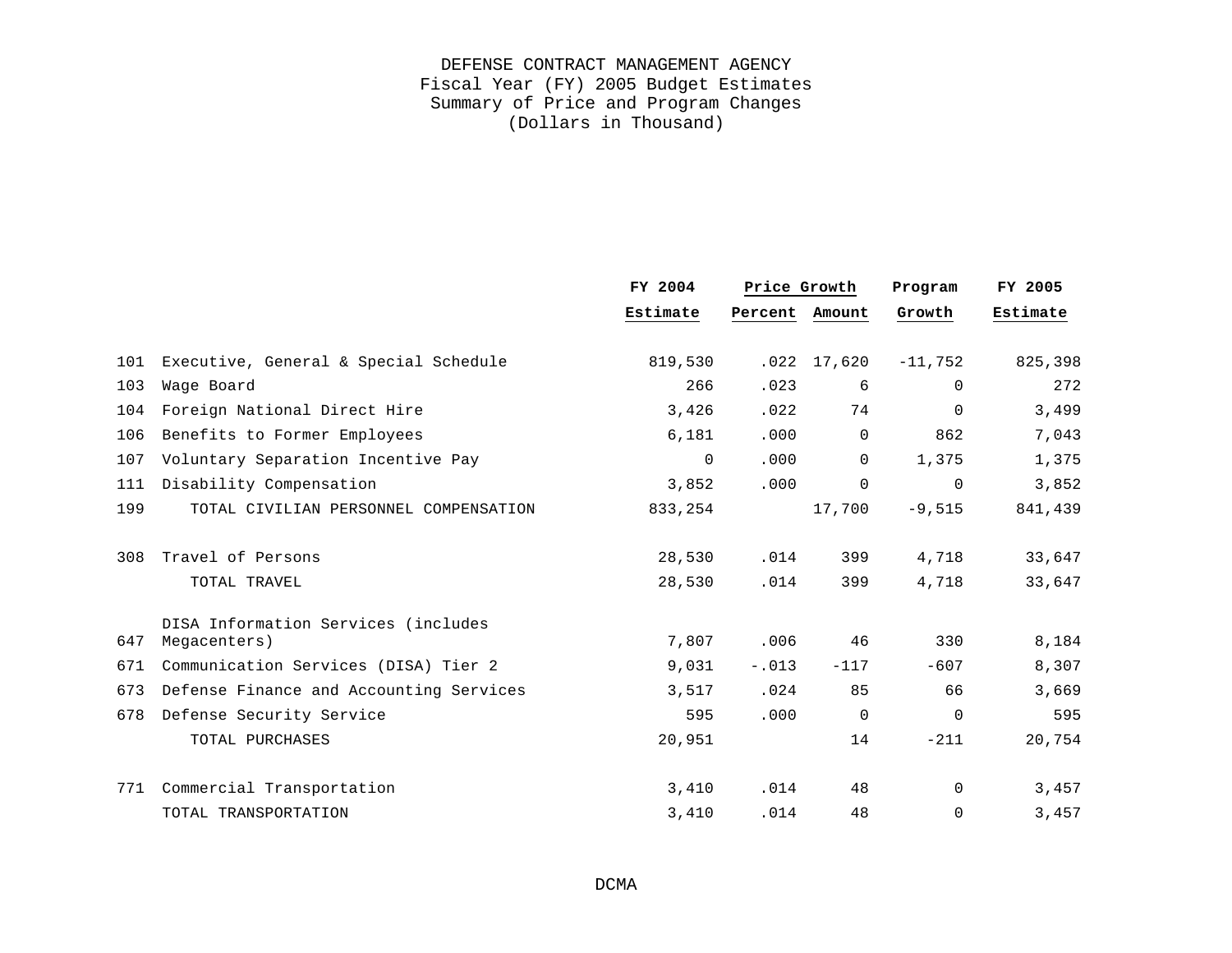|      |                                                             | FY 2004  | Price Growth |             |             |           | Program | FY 2005 |
|------|-------------------------------------------------------------|----------|--------------|-------------|-------------|-----------|---------|---------|
|      |                                                             | Estimate | Percent      | Amount      | Growth      | Estimate  |         |         |
| 901  | Foreign National Indirect Hire (FNIH)                       | 592      | .014         | 8           | $\Omega$    | 600       |         |         |
| 912  | <b>GSA Leases</b>                                           | 15,156   | .015         | 227         | 622         | 16,005    |         |         |
| 913  | Purchased Utilities (non-Fund)                              | 433      | .014         | 6           | $\mathbf 0$ | 439       |         |         |
| 914  | Purchased Communications (non-Fund)                         | 8,759    | .014         | 123         | 1,665       | 10,547    |         |         |
| 915  | Rents and Leases (non-GSA)                                  | 2,617    | .014         | 37          | $\Omega$    | 2,654     |         |         |
| 917  | Postal Service (U.S.P.S.)                                   | 407      | .000         | $\mathbf 0$ | $\Omega$    | 407       |         |         |
| 920  | Supplies & Materials (non-Fund)                             | 14,659   | .014         | 205         | 3,033       | 17,898    |         |         |
| 921  | Printing & Reproduction                                     | 386      | .014         | 5           | $\Omega$    | 391       |         |         |
| 922  | Equipment Maintenance by Contract                           | 1,935    | .014         | 27          | $\Omega$    | 1,962     |         |         |
| 923  | Facility Maintenance by Contract                            | 1,551    | .014         | 22          | $\mathbf 0$ | 1,573     |         |         |
| 925  | Equipment Purchases (non-Fund)                              | 8,671    | .014         | 121         | 6,498       | 15,291    |         |         |
| 931  | Contract Consultants<br>Management and Professional Support | 15,970   | .014         | 224         | 473         | 16,667    |         |         |
| 932  | Services                                                    | 1,441    | .014         | 20          | $\Omega$    | 1,461     |         |         |
| 989  | Other Contracts                                             | 39,258   | .014         | 550         | 4,593       | 44,401    |         |         |
| 999  | TOTAL OTHER PURCHASES                                       | 111,834  |              | 1,575       | 16,885      | 130,294   |         |         |
| 9999 | Total Operation & Maintenance                               | 997,979  |              | 19,736      | 11,877      | 1,029,592 |         |         |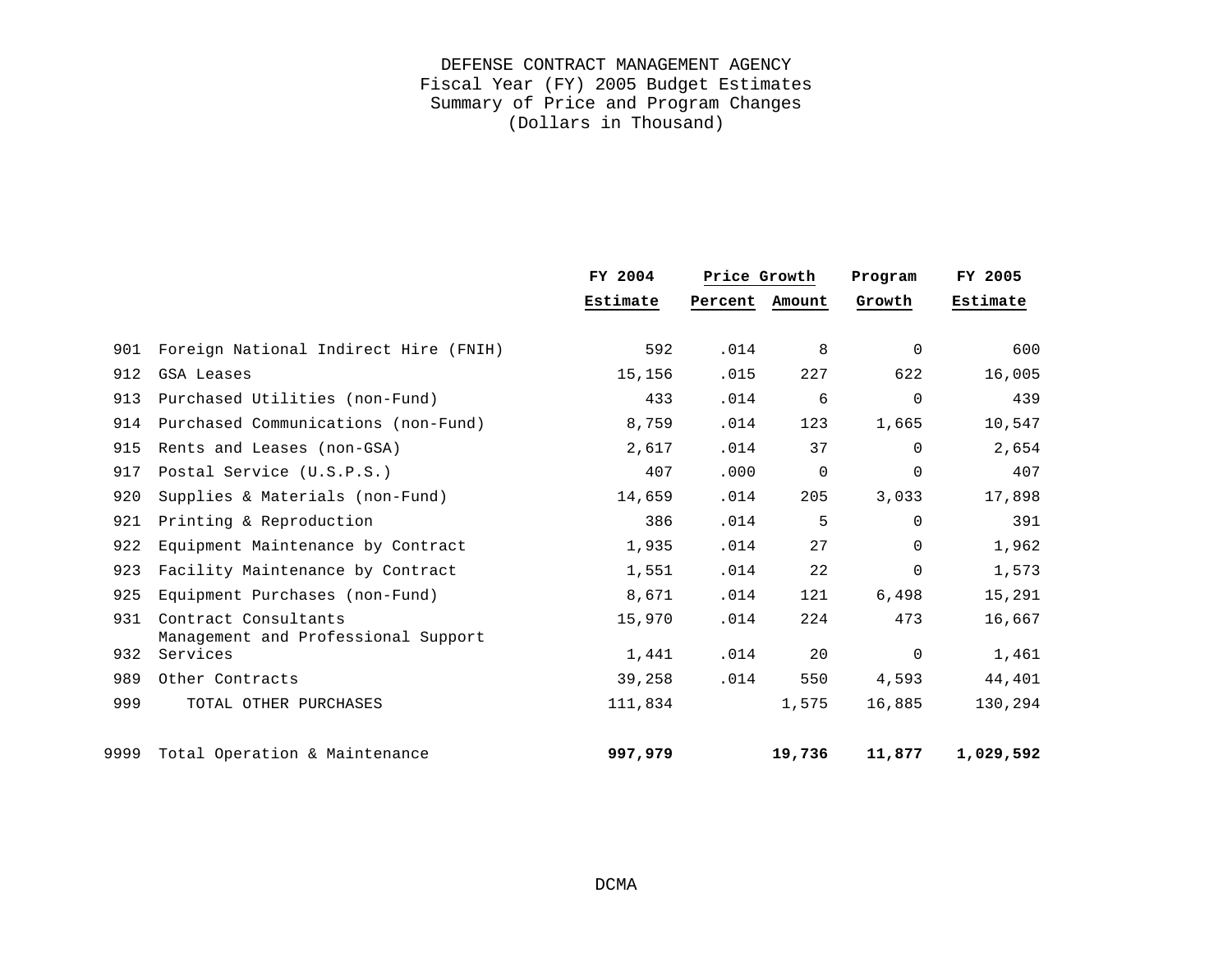#### **I. Description of Operations Financed:**

#### **Contract Management (CM):**

The Defense Contract Management Agency's (DCMA) most important mission is its role as a combat support agency. DCMA's combat support responsibilities include:

- ß providing contract management and acquisition life cycle services in support of any contingency, war or crisis;
- ß contingency and wartime planning with the Combatant Commands (COCOM);
- ß maintaining effective training and preparations for deployed operations in Bosnia, Kosovo, the Philippines, Afghanistan, Kuwait, Qatar, and Iraq and in support of Operation Enduring Freedom (OEF), Operation Noble Eagle (ONE), and Operation Iraqi Freedom (OIF);
- ß deployment with military forces to support contingency operations in the Global War on Terrorism (GWOT);
- support of joint exercises;
- $\blacksquare$  mobilizing defense industry support of COCOM operations; and
- ß supporting Homeland Defense in cases of natural disaster, terrorism and other contingencies.

DCMA provides customer-focused acquisition life cycle support to ensure warfighter readiness, 24/7, worldwide. DCMA serves as DoD's single face to industry in contractors' plants worldwide, providing the Military Departments and civilian agency customers with invaluable insights throughout the acquisition process. As DoD's lead contract management agent, DCMA represents the interests of the Government with industry, thereby protecting the rights of the Government, obtaining maximum value for taxpayers' dollars and providing responsive support to the Military Departments and civilian agency customers. DCMA's major responsibilities are:

- ß ensuring contractor compliance with cost, delivery, technical, quality and other terms of contracts assigned for management;
- **accepting products and services on behalf of the Government;**
- **Peroviding program and technical support; and**
- **•** ensuring that contractors are paid.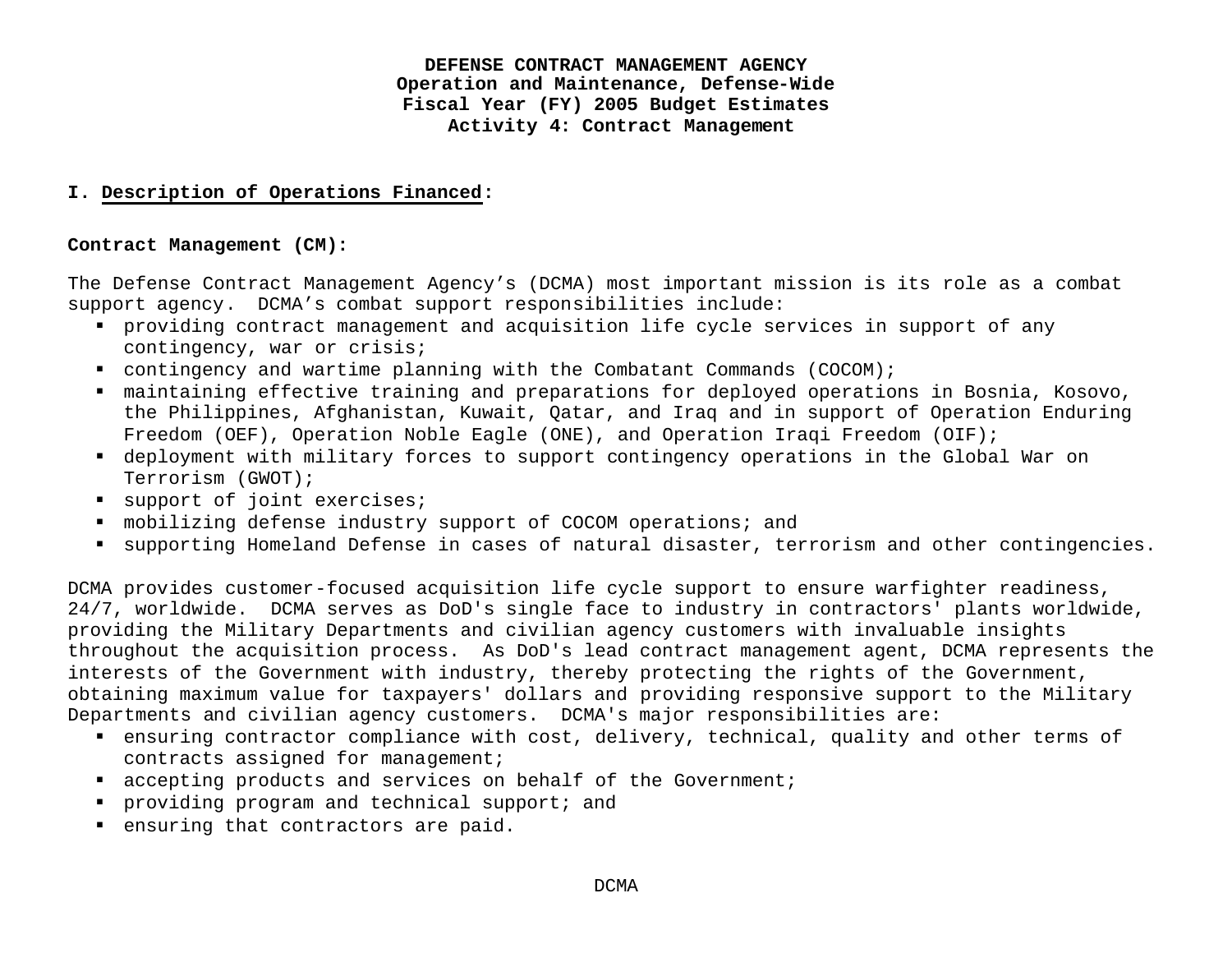#### **I. Description of Operations Financed (continued):**

DCMA continues to downsize even as workload continues to grow because of the Department's transformation efforts, Military Service recapitalization, readiness and modernization efforts. Since 1998, DCMA's unliquidated obligations (ULO), a measure of work in progress, have risen by fifty-nine (59) percent while its personnel decreased by more than 2,800. This budget continues that trend; it also reflects the results of a significant workforce shaping in FY 2003 and FY 2004. In recent years, DCMA has not been able to shift personnel as quickly as the workload shifts. DCMA under-executed FTEs in FY 2003 to self-finance the cost of Voluntary Separation Incentive Pay, Reduction-In-Force, and management directed reassignments. This enabled DCMA to hire personnel in FY 2004 in the locations required to meet high-risk transformation workload priorities.

DCMA initiatives reflected in this budget submission include:

- ß Consolidation of over a dozen field Contract Management Offices (CMOs) to reduce overhead.
- ß Outsourcing studies begun in FY 2004 with potential savings anticipated in the outyear.
- ß Workforce restructuring initiatives in accordance with OMB Bulletin 01-07, Workforce Planning and Restructuring, May 8, 2001, in response to DCMA's potential retirement wave. Current statistics identify that approximately forty-two (42%) percent of DCMA workforce will be eligible for retirement by 2009. Initiatives include funding for recruitment bonuses for engineers and increased funding for training.

#### **Information Technology:**

DCMA continually strives to improve the efficiency and effectiveness of its business processes to support the nation's warfighter. The use of Information Technology (IT) is a major component of DCMA's success in this area; DCMA's workforce requires IT tools to perform their jobs and produce superior results.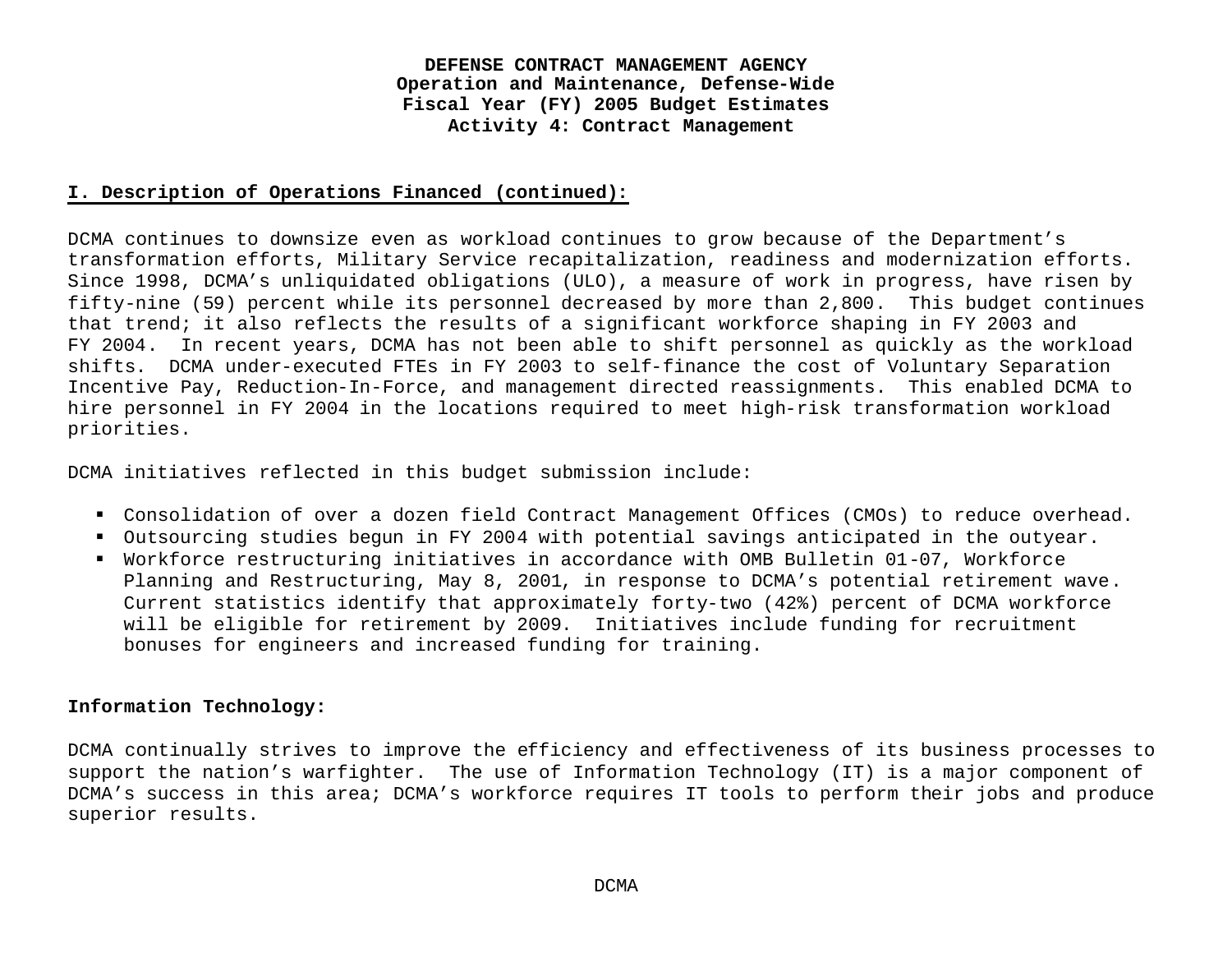#### **I. Description of Operations Financed (continued):**

These efforts include applications that affect such vital DoD acquisition business matters as Pre-award Surveys of prospective contractors, contract price negotiation, material acceptances, contractor payment, and industrial workload analyses and assessments.

Visibility of key data and information at the team level supports performance-based management, allowing teams to self-direct the application of limited resources to the appropriate priorities.

DCMA's customers, the Military Departments and Defense Agencies, benefit from these IT tools through faster and more accurate payments to contractors, and increased access to information such as contractor delivery status, manufacturing progress, quality assurance metrics, and status of negotiations with contractors. DCMA and its customers are better able to anticipate and resolve contract performance difficulties before they impact the warfighter.

The DCMA IT budget is displayed using the Global Information Grid (GIG) and Information Technology/Defense Information Infrastructure (IT/DII) reporting structure. The reporting structure includes Functional Area Applications, Communication and Computing Infrastructure, Related Technical Activities and Information Assurance.

This DCMA IT budget submission continues our focus on Web-basing all DCMA-unique software applications. There are two reasons why DCMA is pursuing such a course:

- ß First, Web-based applications dramatically reduce the cost associated with fielding new software mission capabilities, because only central servers need to be updated versus updating each employee's desktop computers.
- ß Second, the move to Web-basing will make DCMA's software applications more adaptable to changes in the Department's procurement and financial management systems that result from the Department's Financial Management Modernization Improvement Program and Financial Management Enterprise Architecture.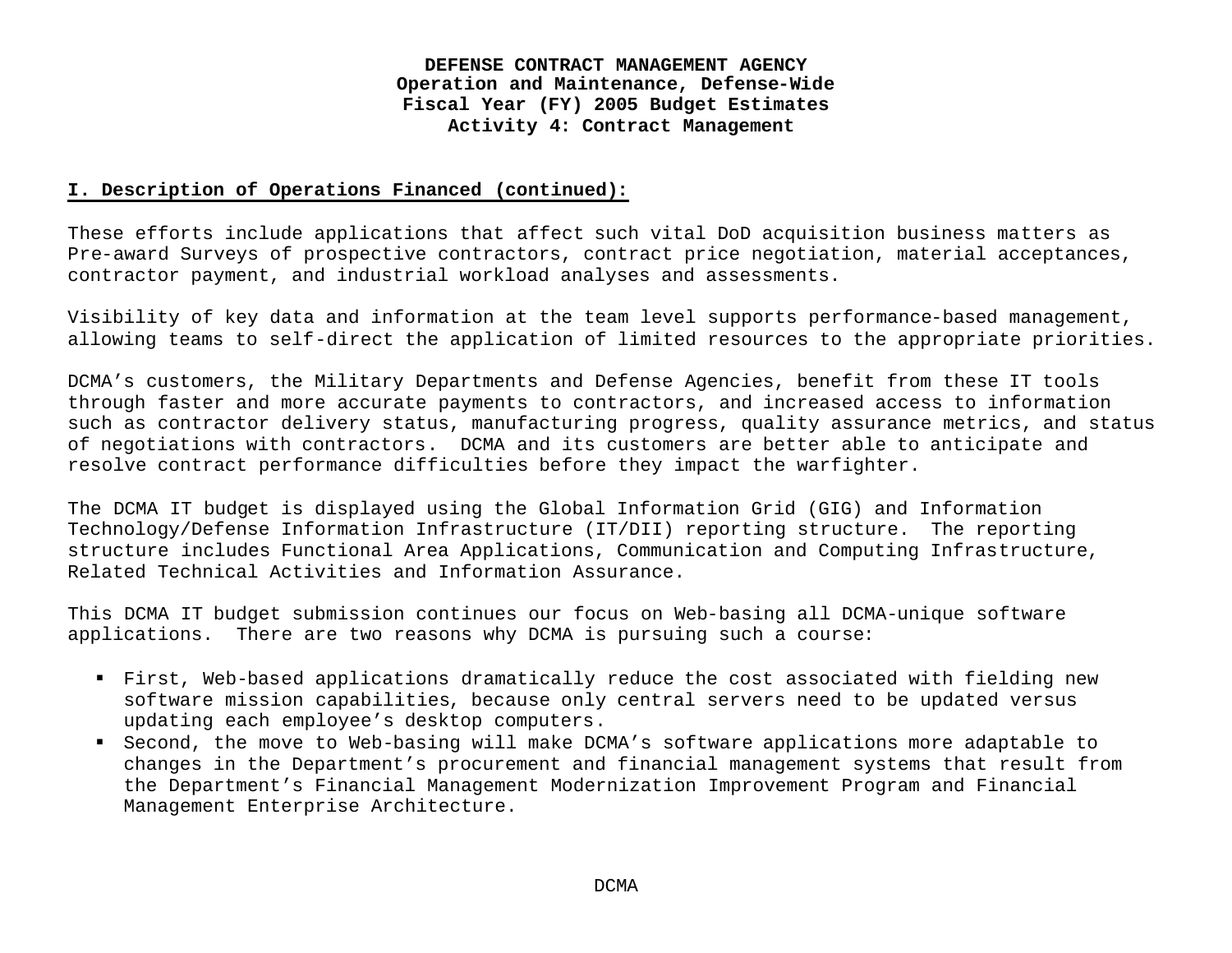#### **I. Description of Operations Financed (continued):**

IT infrastructure is vital to DCMA's mission and successful implementation of its initiatives. DCMA's technical architecture defines the computing and communications environment required to meet these goals.

The technical architecture includes the desktop computers, Local Area Networks (LANs), LAN servers, operating systems, wide area telecommunications, and system management utilities needed to deploy, run, and use DoD-wide and DCMA-unique mission software applications, the Defense Messaging System, office productivity applications (e.g., Microsoft Office), and Knowledge Management and workgroup collaboration tools. As new mission needs and business requirements are identified, DCMA updates its technical architecture.

An example of a technical architecture update is the migration from client/server applications to Worldwide Web-based applications supported by a DCMA Integrated Database/Data Mart.

Updates allow us to improve our Information Assurance capabilities, implement DoD's mandated Public Key Infrastructure (i.e. digital identification and signature certificates, with secure data transmission protocols), and support DoD's Acquisition Excellence and Electronic Business/Electronic Commerce initiatives. Updates also decrease database administration requirements, reduce software deployment and maintenance costs, increase adaptability to changing business and mission requirements, and reduce the time needed to field new functionalities. Updates also allow us to manage our systems' resources centrally for improved reliability and reduced maintenance expenses.

DCMA replaces one-third of its desktop personal computers and LAN servers each year to keep up with the increases in computing power required by successive new generations of operating systems and Commercial-Off-The-Shelf (COTS) software, as well as to facilitate our transition to Webbased applications and improved central system management.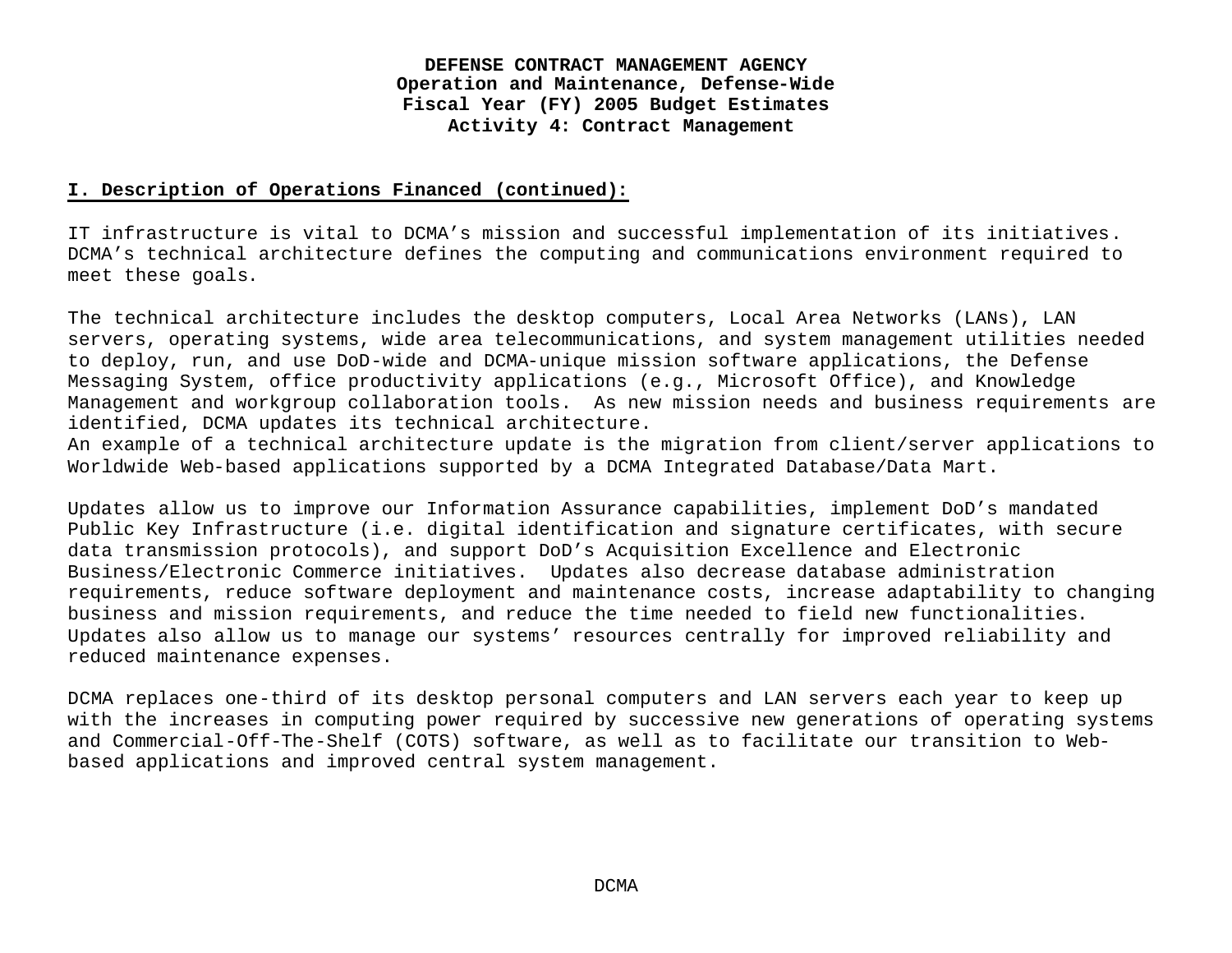#### **I. Description of Operations Financed (continued):**

We do this because:

- (1) This cycle matches manufacturers' standard three-year no-cost on-site repair or replacement warranties.
- (2) Industry-wide experience shows that computer components (particularly, hard drive storage devices) start failing at accelerated rates in the fourth year after a computer or server's delivery.
- (3) The costs of maintenance and repair services for computers and servers whose warranties have expired quickly mount up to the purchase prices for new equipment with three-year warranties.
- (4) Computers and servers more than three years old generally cannot cope with the demands imposed by newer software such as the latest versions of Microsoft's Windows operating system and Office line of products. In addition, software vendors typically stop all technical support for their products two years after the introduction of any replacement products. That means that operation of older software on older machines results in significant and protracted interruptions of service for end users, and becomes technically non-viable.

#### **Contingency Operations:**

Since 1993, DCMA has deployed over 600 people to Bosnia, Kosovo, Afghanistan, Kuwait, Iraq and other locations. DCMA oversees the Logistics Civil Augmentation Program (LOGCAP) contracts, which provides base camp construction and maintenance in Bosnia, Kosovo, the Philippines, Afghanistan, Kuwait, Qatar, Iraq and others.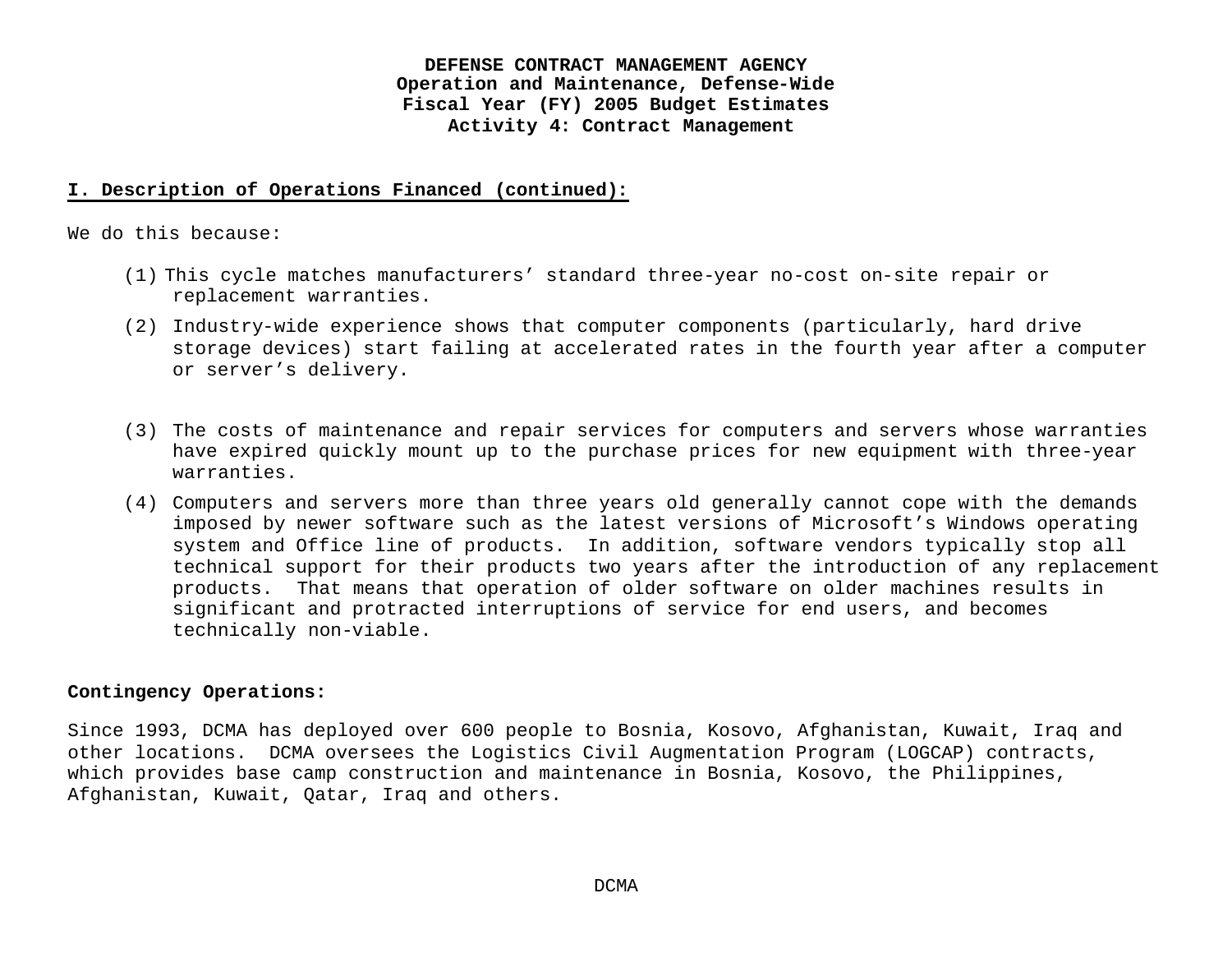#### **I. Description of Operations Financed (continued):**

These contracts cover water, latrines, food services, laundry, base camp maintenance, cargo and mail handling, power generation, waste management, vehicle maintenance and, in the case of Iraq, reconstruction of infrastructure. FY 2002 contingency funding supported civilian overtime, TDY, and pre-deployment training. FY 2003 funding was transferred from the Overseas Contingency Transfer Fund to the Defense-Wide appropriations.

#### **Reimbursable Earnings:**

The DCMA current estimate reflects a decrease of \$5.5 million in reimbursable earnings from FY 2003 to FY 2005, due to the projected decrease in direct hours worked by functional personnel for Foreign Military Sales (FMS) customers (13.5% decrease from FY 2003 to FY 2005).

We project that direct effort charged to our major civilian customer, the National Aeronautics and Space Administration (NASA), will be relatively stable during FY 2005 (in comparison to FY 2003).

DCMA performs contract management services on a reimbursable basis for non-DoD customers. Most of this reimbursable work, including support of Foreign Military Sales (FMS), NASA and other civilian agency customers, is billed monthly at a standard annual rate. Outside Continental United States (OCONUS) reimbursable work (limited in scope) is primarily reimbursed on an actual cost basis.

Contract management hours in support of FMS in the Continental United States (CONUS) are computed on an annual ratio of FMS contract disbursements to total contract disbursements and account for 52 percent of the DCMA's estimated reimbursable budget for FY 2004. In FY 2002, the FMS annual ratio was 6.53 percent. The ratio decreased to 6.21 percent in FY 2003, and 5.5 percent in FY 2004. DCMA projects it will decrease to 5.0 percent in FY 2005, resulting in a decrease of approximately 49 personnel.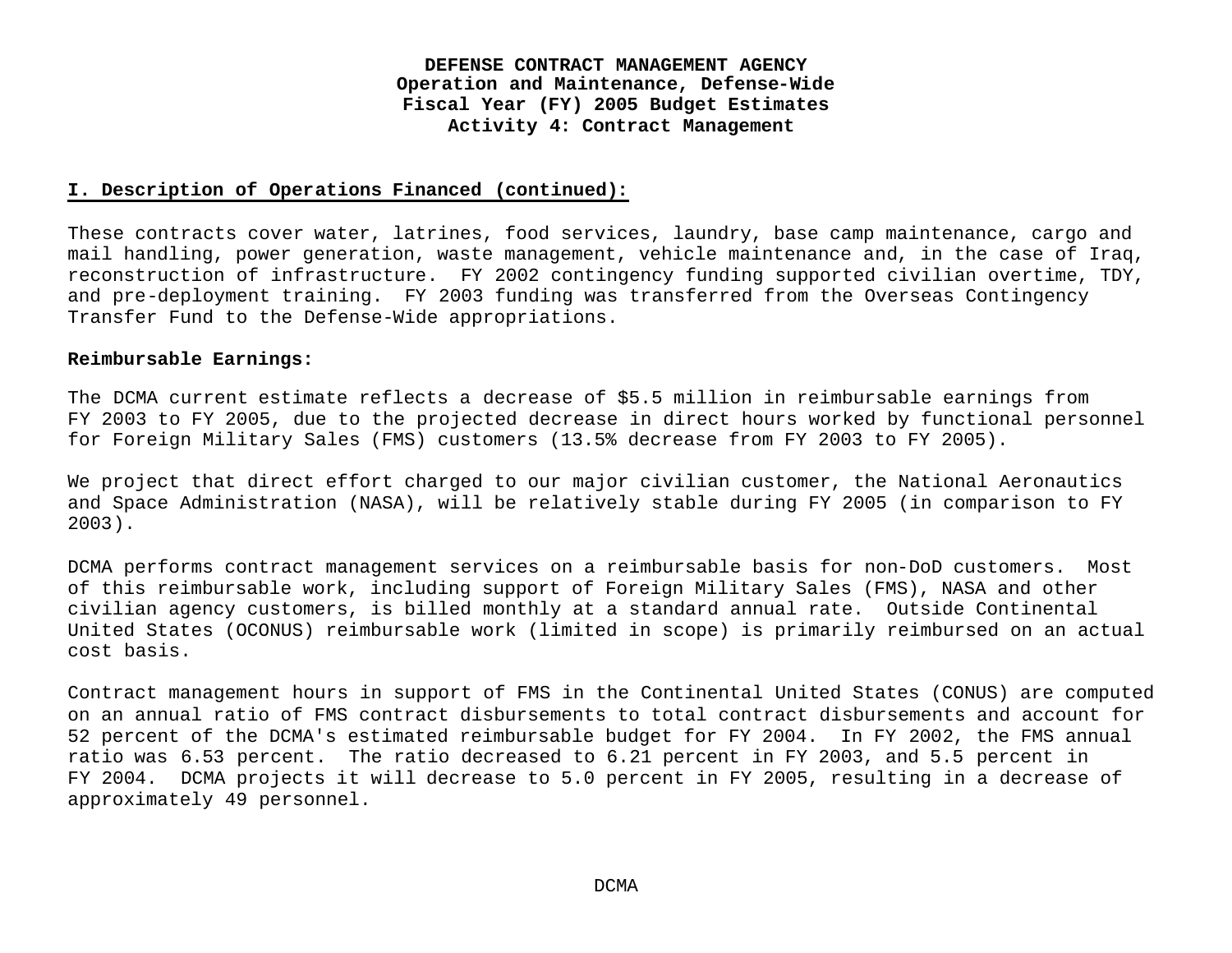#### **I. Description of Operations Financed (continued):**

We anticipate that the FMS annual ratio for FY 2006 will continue the declining trend, resulting in further decreases in FMS earnings. The decreases are due to significant reductions in FMS disbursements on FMS sales to Saudi Arabia. Also, the level of DoD disbursements has significantly risen beginning March 2003 because of the war in Iraq. The increased pace of DoD disbursements has impacted the annual ratio (FMS disbursements/Total disbursements (FMS + DoD)).

The September 11, 2001 terrorist attacks and other safety issues impacted launch schedules and NASA hours from FY 2001 to FY 2003 decreased by 11.3 percent. Based on information provided by NASA Headquarters, we anticipate that the NASA hours will slightly increase during FY 2004 (3.5 percent increase from FY 2003 actuals) and FY 2005 (0.6 percent increase from FY 2003 actuals).

**II. Force Structure Summary: N/A**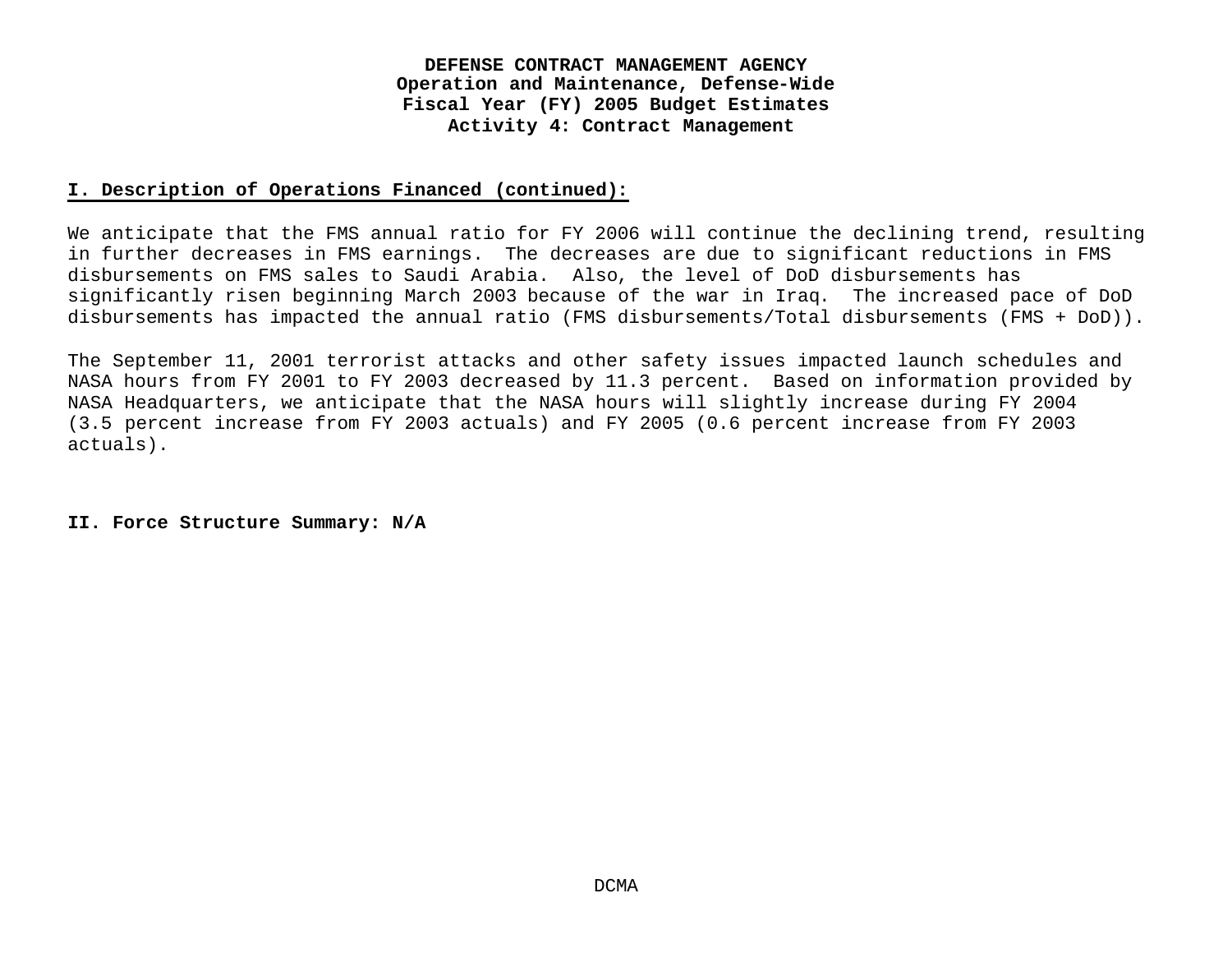## **III. Financial Summary (O&M: (\$ in Thousands) :**

## **A. Sub Activities:**

|    |                                                          |         | FY 2004             |                        |                         |           |
|----|----------------------------------------------------------|---------|---------------------|------------------------|-------------------------|-----------|
|    |                                                          | FY 2003 | Budget              |                        | FY 2004                 | FY 2005   |
|    |                                                          | Actual  |                     | Requested Appropriated | Estimate                | Estimate  |
| 1. | Contract Administration Services                         |         |                     |                        |                         |           |
|    | Personnel Compensation and Benefits                      | 841,099 | 903,663             | 921,264                | 921,264                 | 927,458   |
|    | Voluntary Separation Incentive pay                       | 19,658  | 3,960               | 0,000                  | 0,000                   | 1,375     |
|    | <b>PCS</b>                                               | 18,721  | 20,607              | 15,109                 | 15,109                  | 15,308    |
|    | Travel                                                   | 21,457  | 25,244              | 20,150                 | 20,150                  | 22,257    |
|    | Training                                                 | 13,447  | 22,600              | 18,261                 | 18,261                  | 19,570    |
|    | Finance and Accounting Services                          | 3,307   | 4,299               | 4,143                  | 4,143                   | 3,590     |
|    | Furniture and Non-ADP Equipment                          | 3,908   | 1,535               | 1,846                  | 1,846                   | 1,188     |
|    | Other Operating Support Costs                            | 62,416  | 82,023              | 69,571                 | 69,571                  | 74,050    |
|    | Sub Total                                                | 984,014 | 1,063,932           |                        | 1,050,345 1,050,345     | 1,064,796 |
| 2. | DCMA Information Technology                              |         |                     |                        |                         |           |
|    | Functional Area Application<br>Communication & Computing | 3,109   | 1,434               | 4,218                  | 4,218                   | 1,628     |
|    | Infrastructure                                           | 48,481  | 26,959              | 19,718                 | 19,718                  | 30,479    |
|    | Related Technical Activities                             | 13,157  | 8,943               | 10,497                 | 10,497                  | 9,277     |
|    | Information Assurance                                    | 6,749   | 1,929               | 2,816                  | 2,816                   | 1,990     |
|    | Sub Total                                                | 71,496  | 39,265              | 37,249                 | 37,249                  | 43,374    |
| 3. | Information Services - DISA Processing                   | 6,843   | 7,861               | 8,765                  | 8,765                   | 9,095     |
| 5. | Information Services - DISA Tier 2                       | 10,105  | 10,139              | 10,139                 | 10,139                  | 9,232     |
| 6. | Contingency Operations                                   | 1,035   | 2,926               | 0,749                  | 0,749                   | 0,767     |
| 7. | Human Resourcing Operation Center                        | 3,861   | 3,930               | 4,130                  | 4,130                   | 4,205     |
|    | Total                                                    |         | 1,077,354 1,128,053 |                        | 1, 111, 377 1, 111, 377 | 1,131,469 |
|    | Reimbursable Earning                                     | 120,193 | 130,551             | 122,785                | 122,785                 | 114,667   |
|    | Operation and Maintenance Total                          | 957,160 | 997.502             | 988,592                | 988,592                 | 1,016,802 |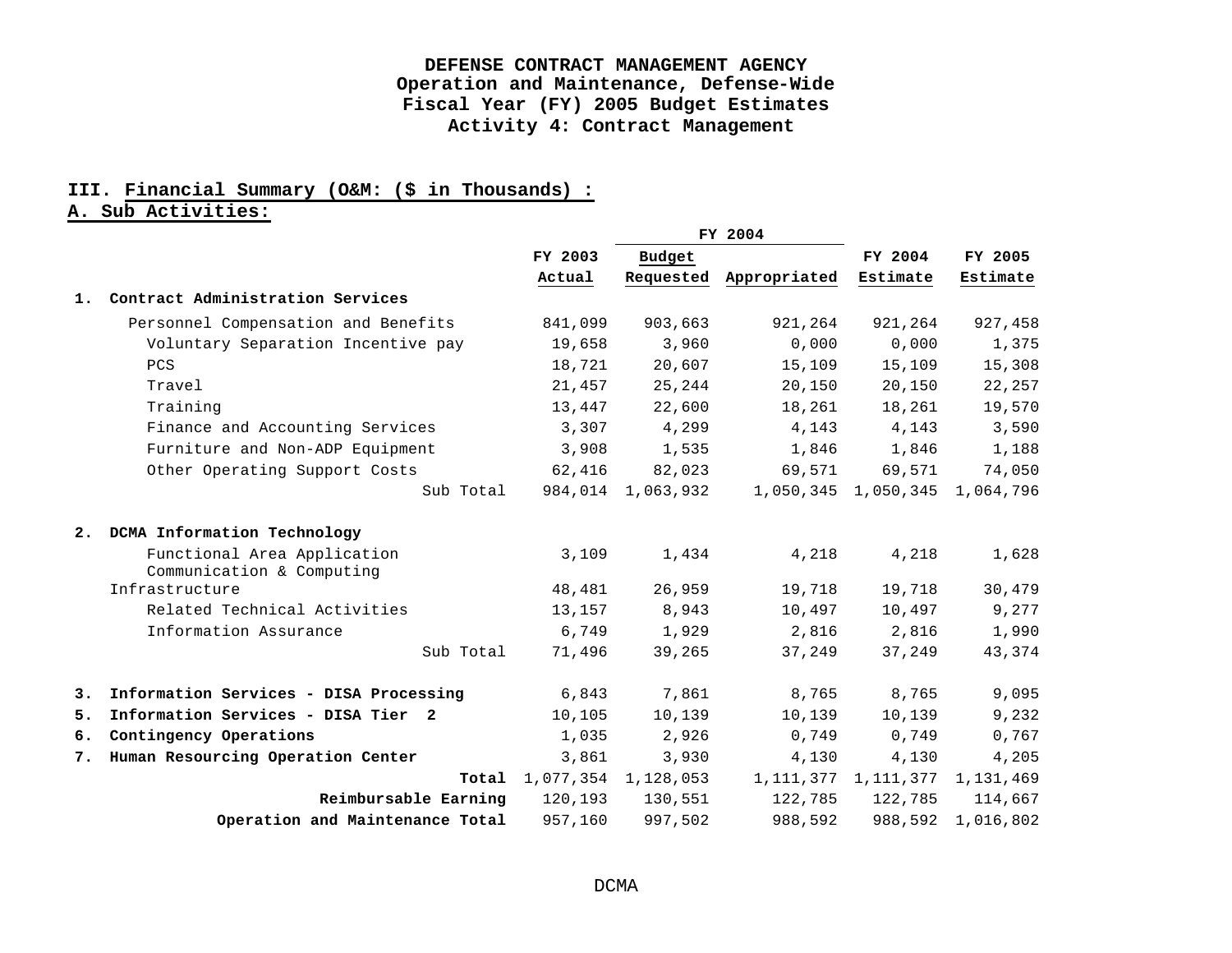## **B. Reconciliation Summary:**

|    |                                                   | Change          | Change          |
|----|---------------------------------------------------|-----------------|-----------------|
|    |                                                   | FY 2004/FY 2004 | FY 2004/FY 2005 |
|    |                                                   |                 |                 |
| 1. | Baseline Finding                                  | 997,502         | 988,592         |
|    | a. Congressional Adjustment (Distributed)         | 0.890           | $-2.022$        |
|    | b. Congressional Adjustments (General Provisions) | $-11,199$       |                 |
|    | c. Congressional Earmarks                         | $-0,620$        |                 |
|    | d. Congressional Earmark Billpayer                |                 |                 |
| 2. | Subtotal Appropriated Amount                      | 986,573         | 986,570         |
|    | a. Approved Reprogramming Transfer                | 0,000           | 3,300           |
| 3. | Price Change                                      | 13,910          | 19,595          |
| 4. | Program Change                                    | $-11,891$       | 7,337           |
| 5. | Current Estimate                                  | 988,592         | 1,016,802       |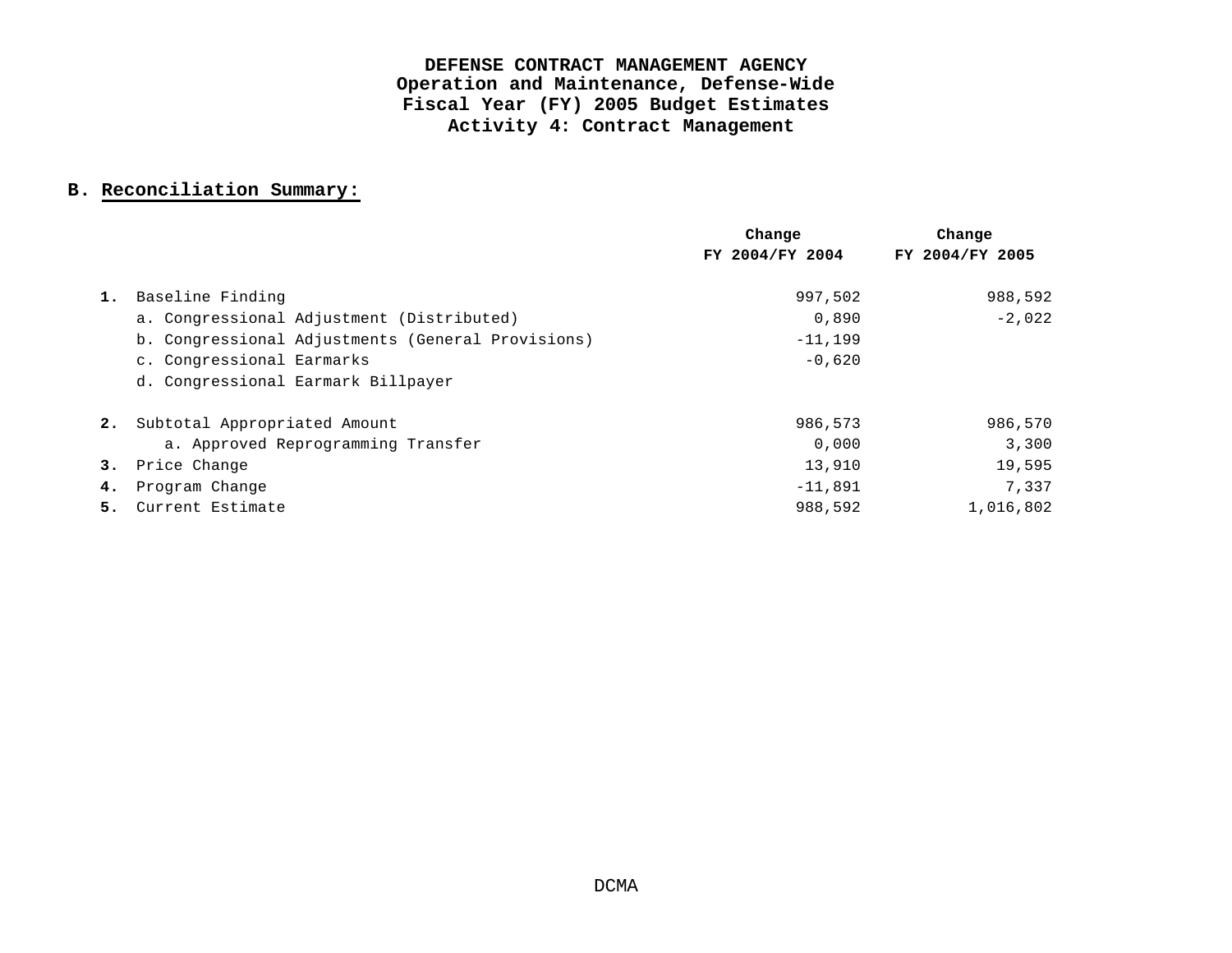|       |                                                     | (\$ in Thousands) |
|-------|-----------------------------------------------------|-------------------|
|       |                                                     | Totals<br>Amount  |
|       | FY 2004 President's Budget Request                  | 997,502           |
| $1$ . | Congressional Adjustments                           |                   |
|       | Distributed Adjustments<br>a.                       |                   |
|       | Undistributed Adjustments<br>$b$ .                  |                   |
|       | c. Adjustments to meet Congressional intent         |                   |
|       | d. General Provisions                               | $-11,199$         |
|       | Section 8094 Prorate Prof Spt Services<br>1.        | $-5,658$          |
|       | 2. Section 8101 Cost Growth IT                      | $-0,720$          |
|       | Section 8126 Prorate Mgt Efficiencies<br>3.         | $-4,821$          |
|       | Congressional Earmarks<br>e.                        |                   |
|       | Section 8044 Indian Land Environmental Impact       | $-0,620$          |
|       |                                                     |                   |
|       | FY 2004 Appropriated Amount                         | 985,683           |
|       |                                                     |                   |
| 2.    | Emergency Supplemental                              |                   |
|       | Emergency Supplemental Carryover<br>a.              |                   |
|       | FY 2004 Emergency Supplemental Appropriations<br>b. |                   |
|       | Act (P.L. 108-106)                                  | 3,141             |
|       |                                                     |                   |
| 3.    | Fact-of-Life Changes                                | 2,909             |
|       | Functional Transfers<br>$a$ .                       |                   |
|       | b. Technical Adjustments                            |                   |
|       | c. Emergent Requirements                            |                   |
|       | 1. Program Increases                                |                   |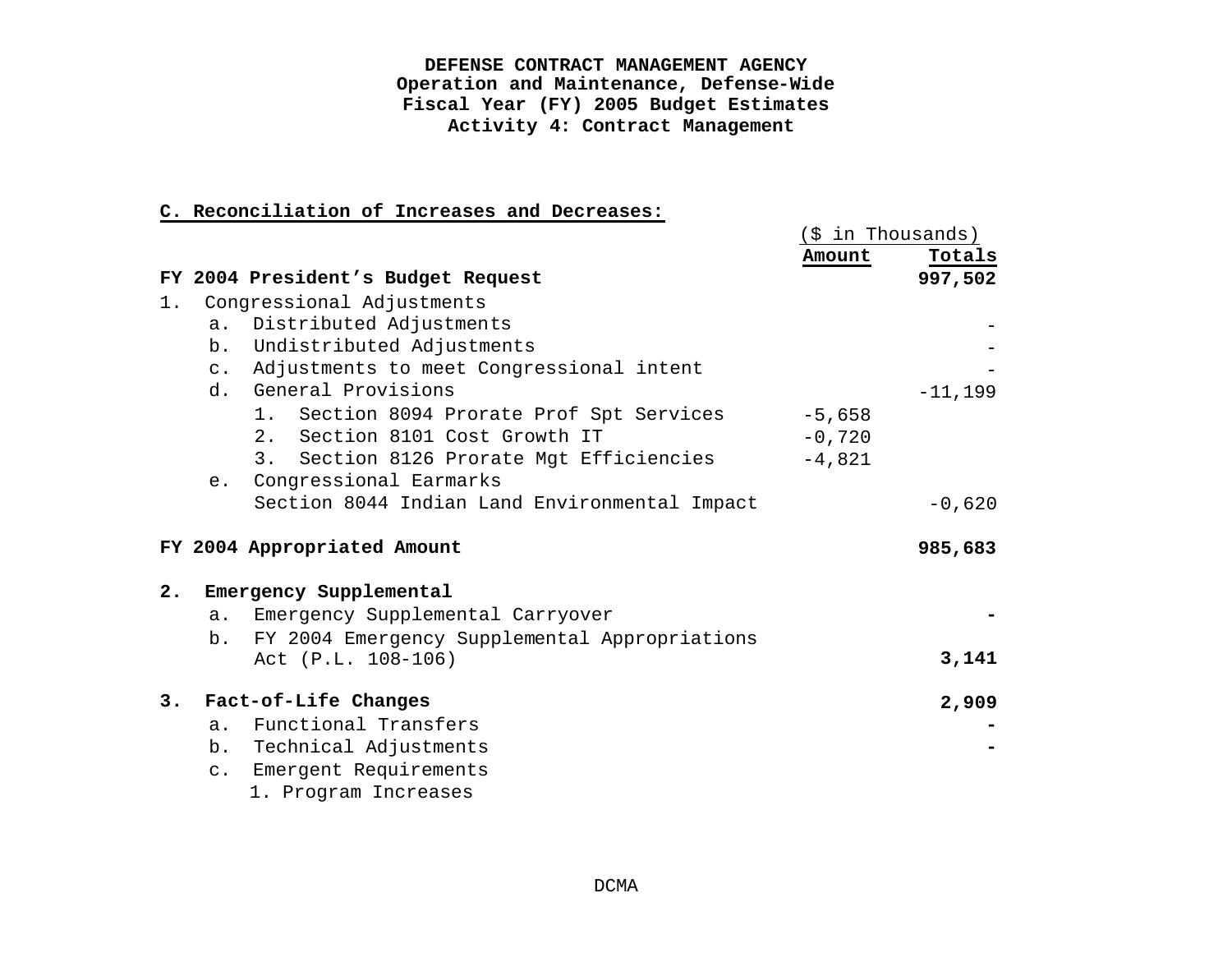|                  |                                                                                                                               | (\$ in Thousands) |          |
|------------------|-------------------------------------------------------------------------------------------------------------------------------|-------------------|----------|
|                  |                                                                                                                               | Amount            | Totals   |
|                  | a. Internal realignment from Standard<br>Procurement System to DCMA Contract<br>Management for Shared Data Warehouse<br>costs | 2,019             |          |
|                  | b. Payroll increase                                                                                                           | 13,910            |          |
|                  | c. Increase for Building Maintenance Fund<br>costs                                                                            | 890               |          |
|                  | 2. Program Decreases<br>a. Reduction in discretionary non-labor<br>cost required to offset the pay raise                      | $-13,910$         |          |
|                  | b. Support                                                                                                                    |                   |          |
| Baseline Funding |                                                                                                                               |                   | 991,733  |
| 4.               | Reprogrammings (requiring 1415 action)                                                                                        |                   |          |
|                  | Revised FY 2004 Estimate                                                                                                      |                   | 991,733  |
|                  | 5. Less: Emergency Supplemental funding                                                                                       |                   | $-3,141$ |
|                  | Normalized Current Estimate for FY 2004                                                                                       |                   | 988,592  |
| 6. Price Change  |                                                                                                                               |                   | 19,595   |
|                  | 7. Functional Transfers                                                                                                       |                   |          |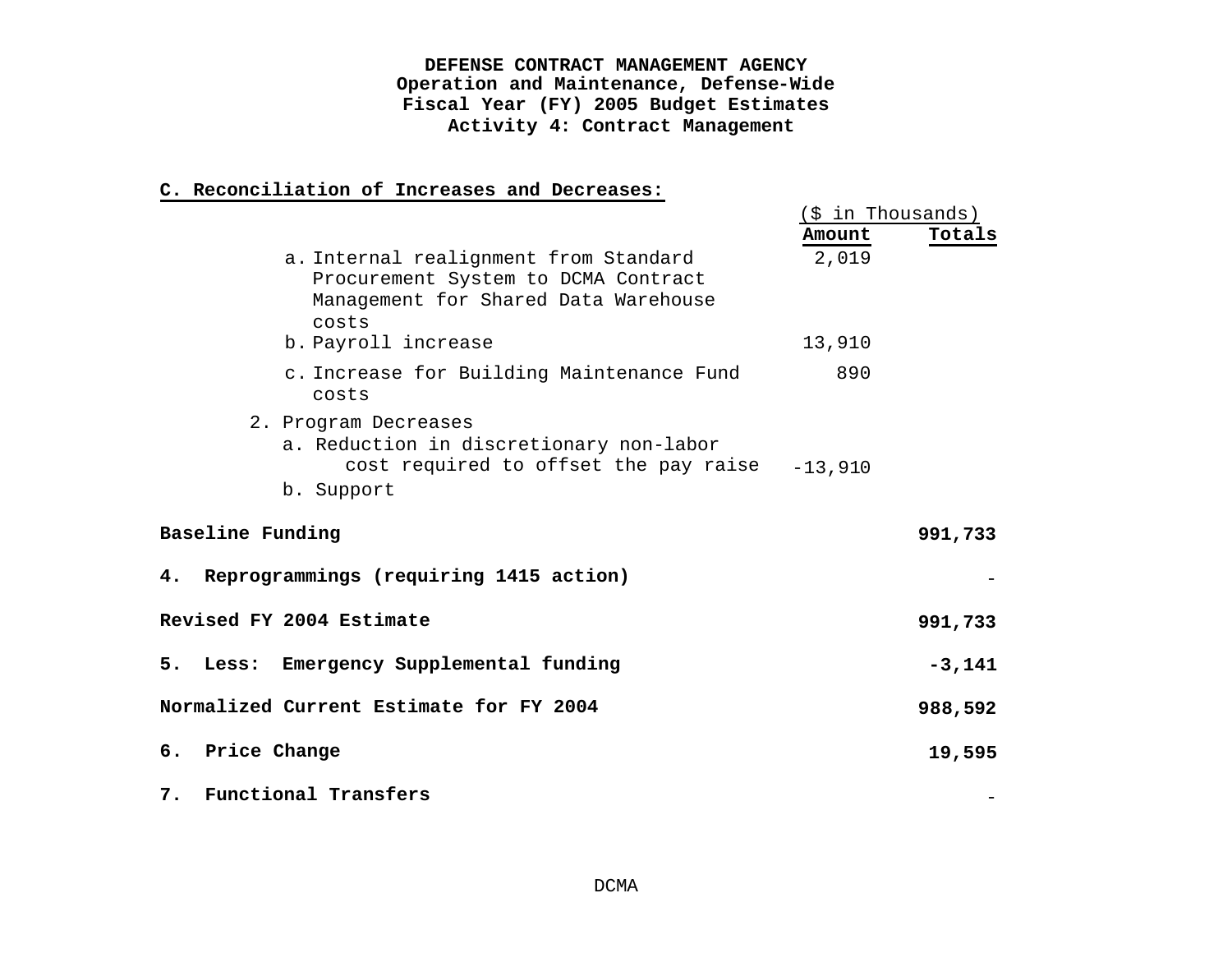|                |                                                                                                                                            | Amount                                                                                                                                                                                                                                      | Totals                              |
|----------------|--------------------------------------------------------------------------------------------------------------------------------------------|---------------------------------------------------------------------------------------------------------------------------------------------------------------------------------------------------------------------------------------------|-------------------------------------|
|                |                                                                                                                                            |                                                                                                                                                                                                                                             | 20,970                              |
| a.             | DISA information services cost increase due to<br>Megacenter Processing and Testbed charges<br>incurred for MOCAS services (required for   |                                                                                                                                                                                                                                             |                                     |
| b.             | Training requirements increase to complement                                                                                               |                                                                                                                                                                                                                                             |                                     |
| $\mathsf{C}$ . | the workforce hiring that commenced in FY 2004                                                                                             | 1,308                                                                                                                                                                                                                                       |                                     |
|                | offices                                                                                                                                    | 0,622                                                                                                                                                                                                                                       |                                     |
| d.             | Communication cost increase due to increase in<br>Wireless Usage technology. DCMA's workforce                                              |                                                                                                                                                                                                                                             |                                     |
|                | requires current technology to perform their<br>jobs and produce superior results                                                          |                                                                                                                                                                                                                                             |                                     |
|                | planned replacement cycle, to avoid end user<br>interruptions and additional maintenance and<br>repair costs incurred due to expiration of |                                                                                                                                                                                                                                             |                                     |
|                |                                                                                                                                            | 6,498                                                                                                                                                                                                                                       |                                     |
| f.             | Voluntary Separation Incentive Pay (VSIP) and<br>benefits to former employees resulting from<br>continued workforce downsizing and shaping |                                                                                                                                                                                                                                             |                                     |
|                | initiatives                                                                                                                                | 2,237                                                                                                                                                                                                                                       |                                     |
| q.             | ADP software costs to support infrastructure<br>technical architecture migration from<br>client/server application to web-based            |                                                                                                                                                                                                                                             |                                     |
|                | Database/Data Mart                                                                                                                         | 3,033                                                                                                                                                                                                                                       |                                     |
|                |                                                                                                                                            | Program Increases<br>continuous use of legacy system<br>GSA leases increase due to relocation of field<br>e. Restore 1/3 of the Agency IT equipment per the<br>warranties on outdated equipment<br>applications supported by the Integrated | (\$ in Thousands)<br>0,330<br>1,665 |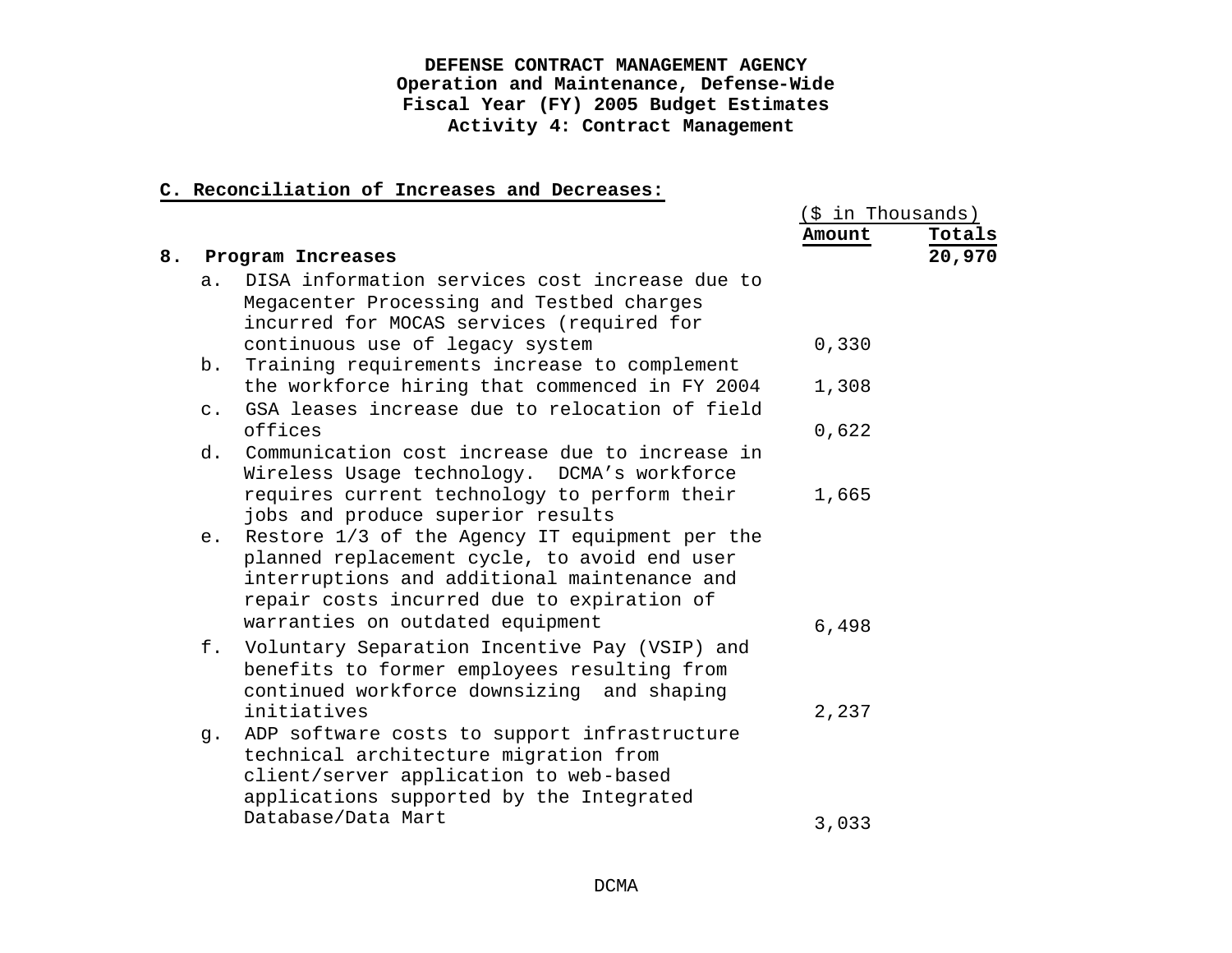#### **C. Reconciliation of Increases and Decreases:**

|    |                |                                                                                                                                                                                                                          |          | \$ in Thousands) |
|----|----------------|--------------------------------------------------------------------------------------------------------------------------------------------------------------------------------------------------------------------------|----------|------------------|
|    |                |                                                                                                                                                                                                                          | Amount   | Totals           |
|    | h.             | Travel to support Task Force Organization<br>(TFO) efforts. TFO is an ad hoc team of<br>functional specialists performing direct<br>mission work in support of a contract or<br>external customer for new mission starts | 3,411    |                  |
|    |                | i. Other contract increase attributed to<br>contractor support for workload surge capacity                                                                                                                               | 1,802    |                  |
|    | j.             | DFAS increase per service provider estimates                                                                                                                                                                             | 0,064    |                  |
| 9. |                | Program Decreases                                                                                                                                                                                                        |          | $-12,356$        |
|    |                | a. DISA Tier 2 Communication Services due to<br>stabilization of costs associated with<br>replacement of the Defense Messaging Service                                                                                   | $-0,607$ |                  |
|    |                | b. Change in Paid Day                                                                                                                                                                                                    | $-3,597$ |                  |
|    | $\mathsf{C}$ . | Personnel compensation due to FTE reduction                                                                                                                                                                              | $-8,152$ |                  |
|    |                | FY 2005 Budget Request                                                                                                                                                                                                   |          | 1,016,802        |

## **IV. Performance Criteria and Evaluation Summary:**

As a combat support agency for DoD, DCMA provides a full range of acquisition support to the military departments for acquisition of weapons and other critical equipment. DCMA provides acquisition planning and support services during the early phases of the acquisition cycle to help construct effective solicitations, identify and mitigate potential performance risks, select capable contractors and write contracts that are easily managed with less risk of costly modification. The Agency teams with customers and defense contractors to ensure product, cost and schedule are in compliance with the terms and conditions for the contract and meet the needs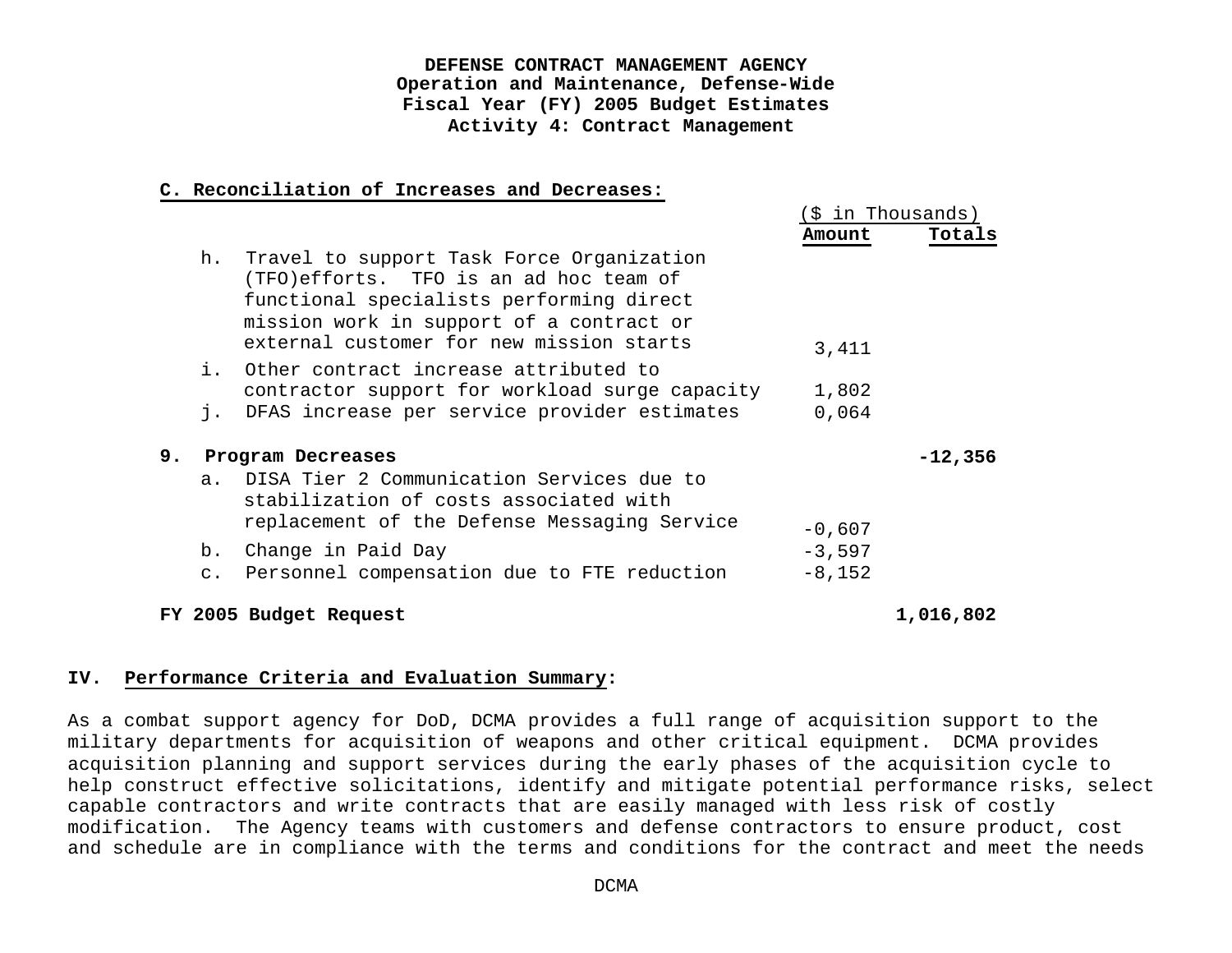#### **IV. Performance Criteria and Evaluation Summary (continued):**

of the war fighter. DCMA is also responsible for ensuring procured material is of satisfactory quality, is delivered when and where needed and is provided at reasonable price and meets performance requirements. DCMA's strategic goals include: enabling our people to excel; delivering great customer support; improving business processes; and improving financial management. The FY 2004-2009 DoD Performance Contract for DCMA contains sixteen goals that are associated with the Agency's mission performance and the Agency's transformation. The eight mission performance goals discussed below have been assigned specific targets.

1. Ensure 100 percent of DCMA acquisition employees are certified within 18 months of assignment in the Defense Acquisition Workforce Improvement Act (DAWIA) career field and level of their current position or have an approved waiver. The focus of this goal is to (a) accurately identify Defense Acquisition University (DAU) quota requirements and (b) prioritize the distribution of the DAU quotas received. This goal supports the President's Management Agenda regarding strategic management of human capital.

2. Increase payments processed electronically by year-end for DCMA-managed contracts. An increase in productivity and efficiency is sought through use of increased electronic processing of invoices. This supports the President's Management Agenda item on expansion of electronic government.

3. Increase acceptance documents for source acceptance, received and processed electronically, for DCMA administered contracts. The ultimate goal is to increase the percentage of day-to-day contract administration activities, such as DD250s, conducted electronically. This goal also supports the President's Management Agenda item on expansion of electronic government.

4. Reduce the cost per unit of output for contract management by three percent annually from the FY 1998 baseline through improvements in productivity. DCMA has implemented a unit cost and activity-based costing system. The forecast assumes stable contract workload and no major change in delegation of contract authority. This goal supports the President's management agenda item related to budget and performance integration.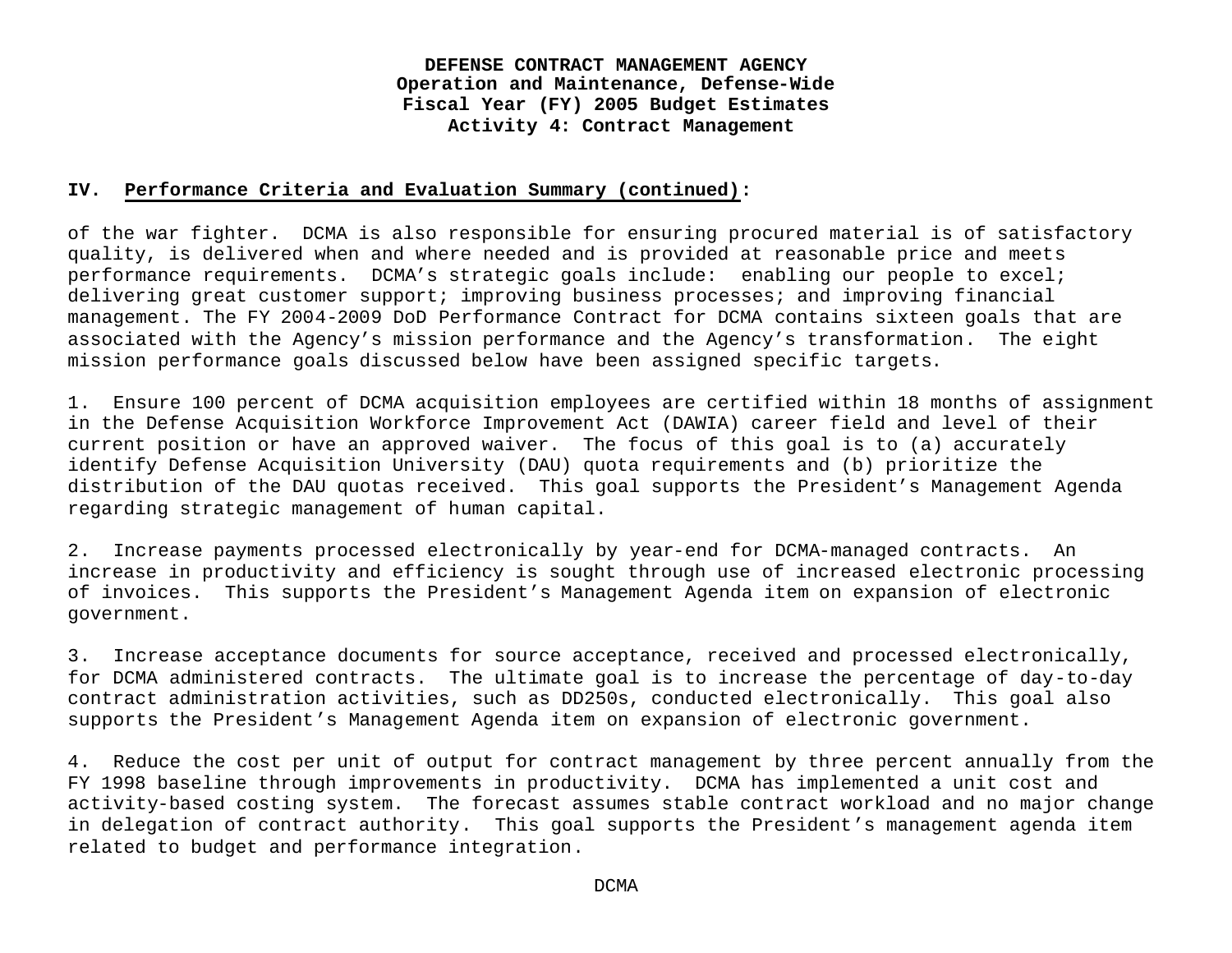#### **IV. Performance Criteria and Evaluation Summary (continued):**

5. Achieve a rating of five or greater, on a six point scale, on 90 percent of the responses regarding overall customer satisfaction. The goal is set for five or better because the Agency should strive for a minimum rating of "satisfied". Problems identified in the survey will be assessed for corrective action.

6. Achieve closeout of contracts 90 percent of the time within the Federal Acquisition Regulation/Defense Federal Acquisition Regulation Supplement-mandated timeframes. Since much of the documentation required to close out contracts is provided by the contractor and other organizations (i.e. Defense Contract Audit Agency, Defense Finance and Accounting Services, and program offices), DCMA will continue to team with them to work out systemic issues that would delay closeout.

7. Close all physically complete contracts with final acceptance dates older than six calendar years (from Sep 30 each year). DCMA strives to close all contracts within the FAR-mandated timeframe, but there is a population of contracts that are already late in closing. DCMA has put special emphasis on closing these contracts. This goal complements the above goal.

8. Ensure 95 percent of canceling funds identified as (1) "at risk" of canceling, and (2) will likely require replacement funds, do not cancel. DCMA works canceling funds to minimize the needs for its customers to pay for prior contractual obligations with current funds.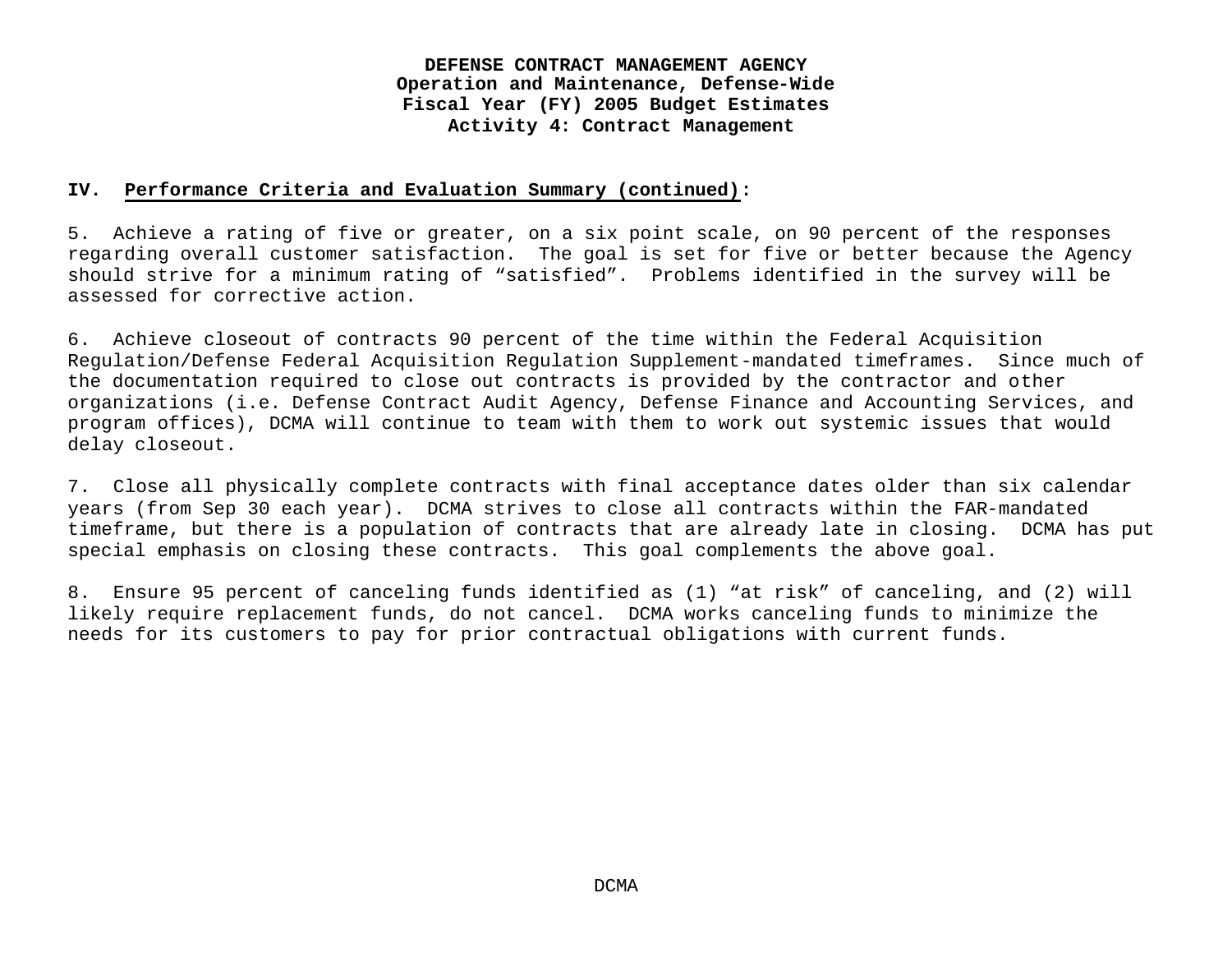## **V. Personnel Summary:**

|                                          |               |               |               | Change         | Change         |
|------------------------------------------|---------------|---------------|---------------|----------------|----------------|
|                                          | <b>FY2003</b> | <b>FY2004</b> | <b>FY2005</b> | FY2003/        | FY2004/        |
|                                          |               |               |               | FY 2004        | FY 2005        |
| Active Military End Strength (E/S) Total | 625           | 623           | 599           | 2              | 24             |
| Officer                                  | 528           | 528           | 507           | $\Omega$       | 21             |
| Enlisted                                 | 97            | 95            | 92            | $\overline{2}$ | 3              |
| Civilian End Strength Total              | 10,777        | 11,508        | 10,701        | (731)          | 807            |
| US Direct Hires                          | 10,678        | 11,410        | 10,603        | (732)          | 807            |
| Foreign National Direct Hire             | 80            | 79            | 79            | $\mathbf{1}$   | $\overline{0}$ |
| Total Direct Hire                        | 10,758        | 11,489        | 10,682        | (731)          | 807            |
| Foreign National Indirect Hire           | 19            | 19            | 19            | $\Omega$       | $\Omega$       |
| (Reimbursable Civilian - Memo)           | 1,047         | 1,022         | 959           | 25             | 63             |
| Active Military FTEs<br>(Total)          | 625           | 623           | 599           | (2)            | (24)           |
| Officer                                  | 528           | 528           | 507           | $\Omega$       | (21)           |
| Enlisted                                 | 97            | 95            | 92            | (2)            | (3)            |
| Civilian End FTEs (<br>( Total)          | 10,701        | 11,208        | 11,018        | (507)          | 190            |
| US Direct Hires                          | 10,602        | 11,110        | 10,920        | (508)          | 190            |
| Foreign National Direct Hire             | 80            | 79            | 79            | $\mathbf{1}$   | $\overline{0}$ |
| Total Direct Hire                        | 10,682        | 11,189        | 10,999        | (507)          | 190            |
| Foreign National Indirect Hire           | 19            | 19            | 19            | $\Omega$       | $\Omega$       |
| (Reimbursable Civilian - Memo)           | 1,047         | 1,022         | 959           | 25             | 63             |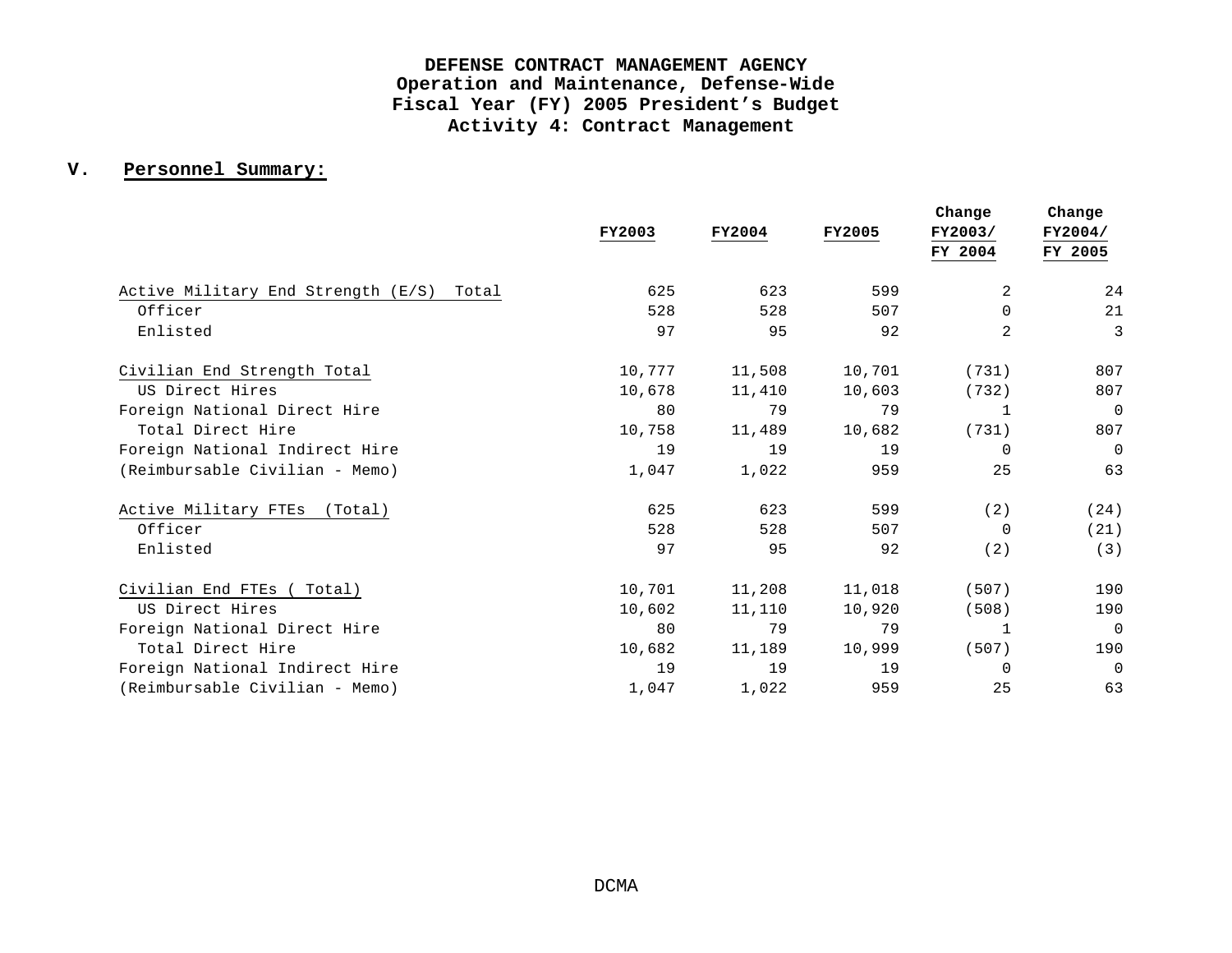|                                                  | FY 2003 | Price Growth | Program   | FY 2004  |
|--------------------------------------------------|---------|--------------|-----------|----------|
|                                                  | Actuals | Amount       | Growth    | Estimate |
| Executive, General & Special Schedule            | 748,420 | 30,685       | 39,254    | 818,359  |
| Wage Board                                       | 0,255   | 0,010        | $\cap$    | 0,266    |
| Foreign National Direct Hire                     | 3,286   | 0,135        | 5         | 3,426    |
| Benefits to Former Employees                     | 5,929   | 0,000        | 252       | 6,181    |
| Voluntary Separation Incentive Pay               | 19,319  | 0,000        | $-19,319$ | 0,000    |
| Disability Compensation                          | 3,846   | 0,000        | 6         | 3,852    |
| TOTAL CIVILIAN PERSONNEL COMPENSATION            | 781,054 | 30,830       | 20,198    | 832,083  |
| Travel of Persons                                | 27,385  | 0,356        | 736       | 28,477   |
| TOTAL TRAVEL                                     | 27,385  | 0,356        | 736       | 28,477   |
| DISA Information Services (includes Megacenters) | 6,344   | 0,000        | 1,463     | 7,807    |
| Communication Services (DISA) Tier 2             | 6,004   | 0,000        | 3,028     | 9,031    |
| Defense Finance and Accounting Services          | 3,307   | 0,470        | $-335$    | 3,442    |
| Defense Security Service                         | 0.577   | 0.017        | $\Omega$  | 0,595    |
| TOTAL PURCHASES                                  | 16,233  | 0,487        | 4,157     | 20,876   |
| Commercial Transportation                        | 2,815   | 0,037        | 559       | 3,410    |
| TOTAL TRANSPORTATION                             | 2,815   | 0,037        | 559       | 3,410    |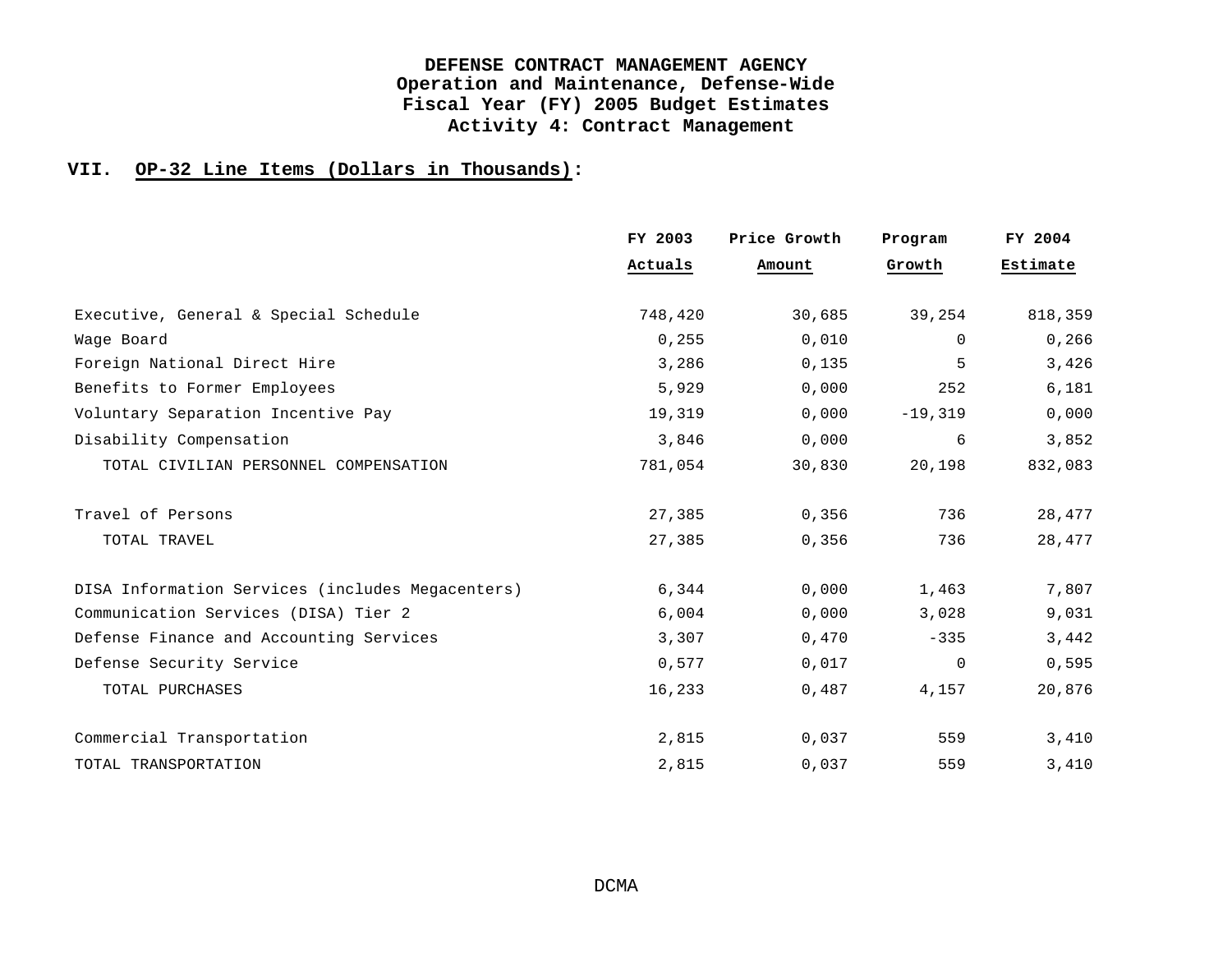|                                              | FY 2003 | Price Growth | Program   | FY 2004  |
|----------------------------------------------|---------|--------------|-----------|----------|
|                                              | Actuals | Amount       | Growth    | Estimate |
| Foreign National Indirect Hire (FNIH)        | 0,549   | 0,007        | 35        | 0,592    |
| GSA Leases                                   | 14,919  | 0, 254       | $-17$     | 15,156   |
| Purchased Utilities (non-Fund)               | 0,499   | 0,006        | $-72$     | 0,433    |
| Purchased Communications (non-Fund)          | 8,955   | 0,116        | $-325$    | 8,747    |
| Rents and Leases (non-GSA)                   | 1,816   | 0,024        | 778       | 2,617    |
| Postal Service (U.S.P.S.)                    | 0,511   | 0,000        | $-105$    | 0,407    |
| Supplies & Materials (non-Fund)              | 14,097  | 0,183        | 342       | 14,623   |
| Printing & Reproduction                      | 0,195   | 0,003        | 188       | 0,386    |
| Equipment Maintenance by Contract            | 1,901   | 0,025        | 3         | 1,929    |
| Facility Maintenance by Contract             | 1,529   | 0,020        | 2         | 1,551    |
| Equipment Purchases (non-Fund)               | 31,086  | 0,404        | $-22,819$ | 8,671    |
| Contract Consultants                         | 14,217  | 0,185        | $-62$     | 14,340   |
| Management and Professional Support Services | 1,420   | 0,018        | 2         | 1,441    |
| Other Contracts                              | 37,979  | 0,494        | $-5,619$  | 32,854   |
| TOTAL OTHER PURCHASES                        | 129,674 | 1,739        | $-27,667$ | 103,746  |
| Total Operation & Maintenance                | 957,160 | 33,449       | $-2,017$  | 988,592  |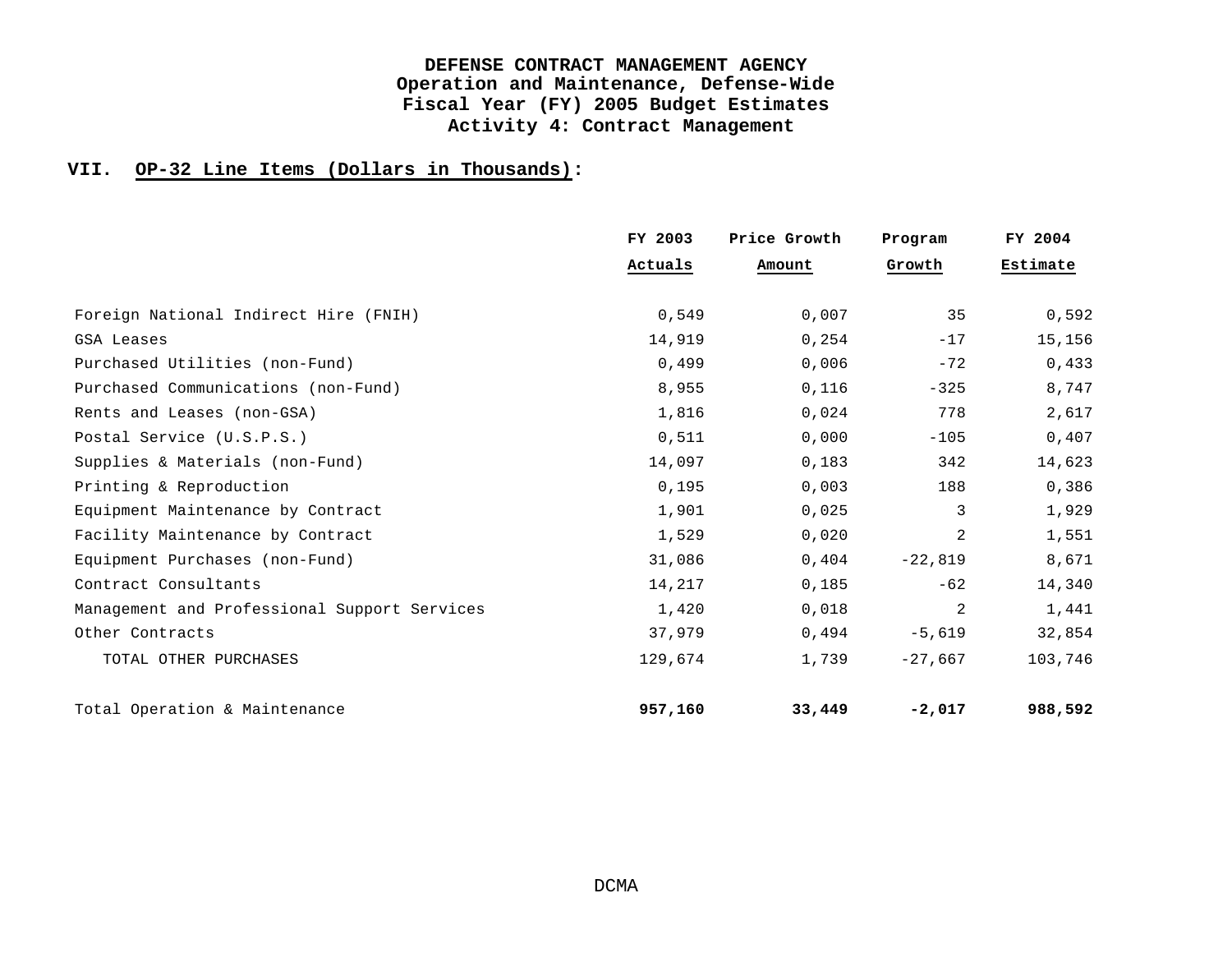|                                                  | FY 2004  | Price Growth | Program     | FY 2005  |
|--------------------------------------------------|----------|--------------|-------------|----------|
|                                                  | Estimate | Amount       | Growth      | Estimate |
| Executive, General & Special Schedule            | 818,359  | 17,595       | $-11,749$   | 824,205  |
| Wage Board                                       | 0,266    | 0,006        | $\Omega$    | 0,272    |
| Foreign National Direct Hire                     | 3,426    | 0.074        | $\Omega$    | 3,499    |
| Benefits to Former Employees                     | 6,181    | 0,000        | 862         | 7,043    |
| Voluntary Separation Incentive Pay               | 0,000    | 0,000        | 1,375       | 1,375    |
| Disability Compensation                          | 3,852    | 0,000        | $\Omega$    | 3,852    |
| TOTAL CIVILIAN PERSONNEL COMPENSATION            | 832,083  | 17,674       | $-9,512$    | 840,246  |
| Travel of Persons                                | 28,477   | 0,399        | 4,718       | 33,594   |
| TOTAL TRAVEL                                     | 28,477   | 0,399        | 4,718       | 33,594   |
| DISA Information Services (includes Megacenters) | 7,807    | 0,046        | 330         | 8,184    |
| Communication Services (DISA) Tier 2             | 9,031    | $-0,117$     | $-607$      | 8,307    |
| Defense Finance and Accounting Services          | 3,442    | 0,084        | 64          | 3,590    |
| Defense Security Service                         | 0,595    | 0,000        | $\Omega$    | 0,595    |
| TOTAL PURCHASES                                  | 20,876   | 0,012        | $-213$      | 20,676   |
| Commercial Transportation                        | 3,410    | 0,048        | $\Omega$    | 3,457    |
| TOTAL TRANSPORTATION                             | 3,410    | 0,048        | $\mathbf 0$ | 3,457    |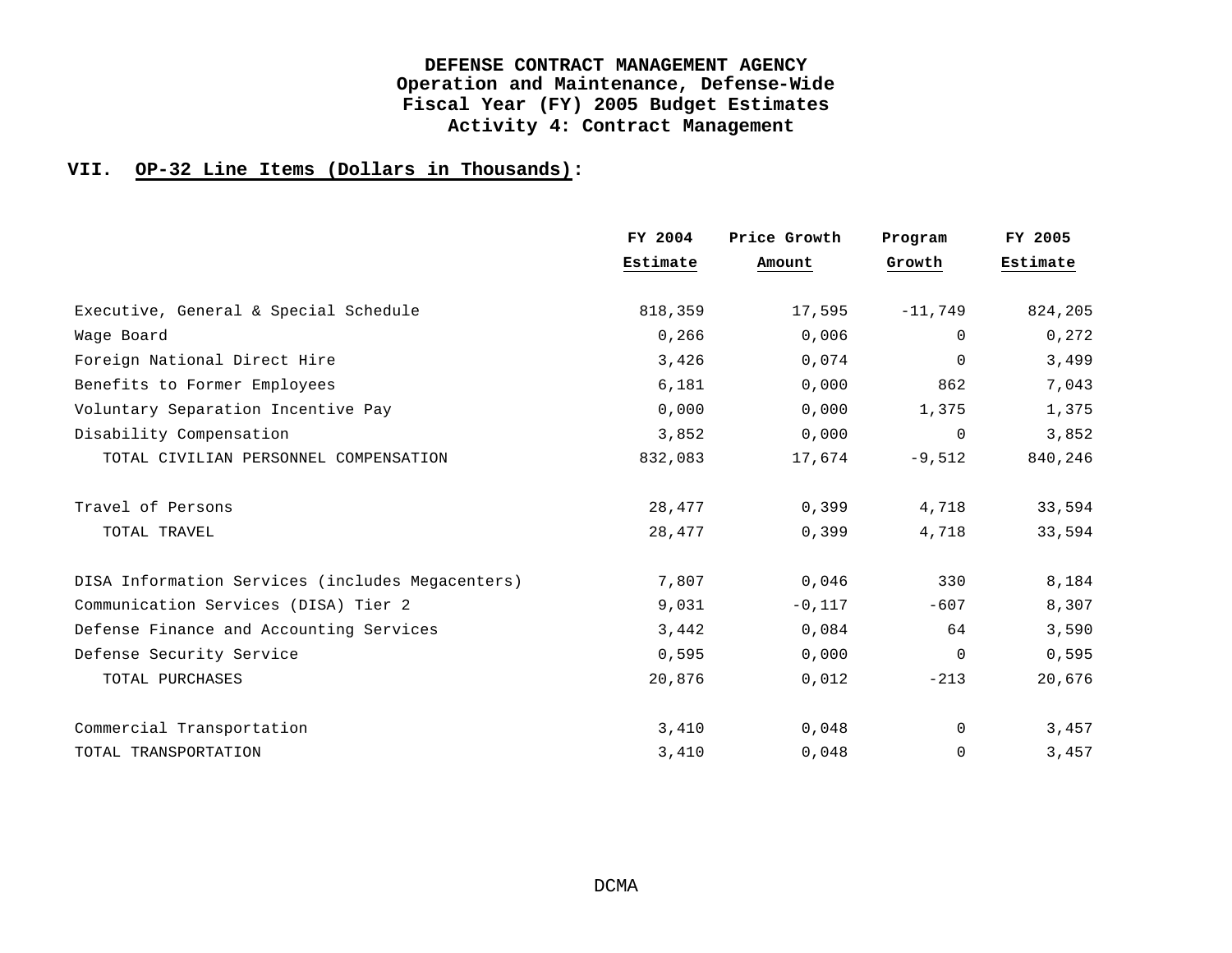|                                              | FY 2004  | Price Growth | Program  | FY 2005   |
|----------------------------------------------|----------|--------------|----------|-----------|
|                                              | Estimate | Amount       | Growth   | Estimate  |
| Foreign National Indirect Hire (FNIH)        | 0,592    | 0,008        | $\cap$   | 0,600     |
| <b>GSA Leases</b>                            | 15,156   | 0,227        | 622      | 16,005    |
| Purchased Utilities (non-Fund)               | 0,433    | 0,006        | $\Omega$ | 0,439     |
| Purchased Communications (non-Fund)          | 8,747    | 0,122        | 1,665    | 10,535    |
| Rents and Leases (non-GSA)                   | 2,617    | 0,037        | $\Omega$ | 2,654     |
| Postal Service (U.S.P.S.)                    | 0,407    | 0,000        | $\Omega$ | 0,407     |
| Supplies & Materials (non-Fund)              | 14,623   | 0,205        | 3,033    | 17,861    |
| Printing & Reproduction                      | 0,386    | 0,005        | $\Omega$ | 0,391     |
| Equipment Maintenance by Contract            | 1,929    | 0,027        | $\Omega$ | 1,956     |
| Facility Maintenance by Contract             | 1,551    | 0,022        | $\Omega$ | 1,573     |
| Equipment Purchases (non-Fund)               | 8,671    | 0,121        | 6,498    | 15,291    |
| Contract Consultants                         | 14,340   | 0, 201       | $\Omega$ | 14,541    |
| Management and Professional Support Services | 1,441    | 0,020        | $\Omega$ | 1,461     |
| Other Contracts                              | 32,854   | 0,460        | 1,802    | 35,116    |
| TOTAL OTHER PURCHASES                        | 103,746  | 1,462        | 13,621   | 118,829   |
| Total Operation & Maintenance                | 988,592  | 19,595       | 8,615    | 1,016,802 |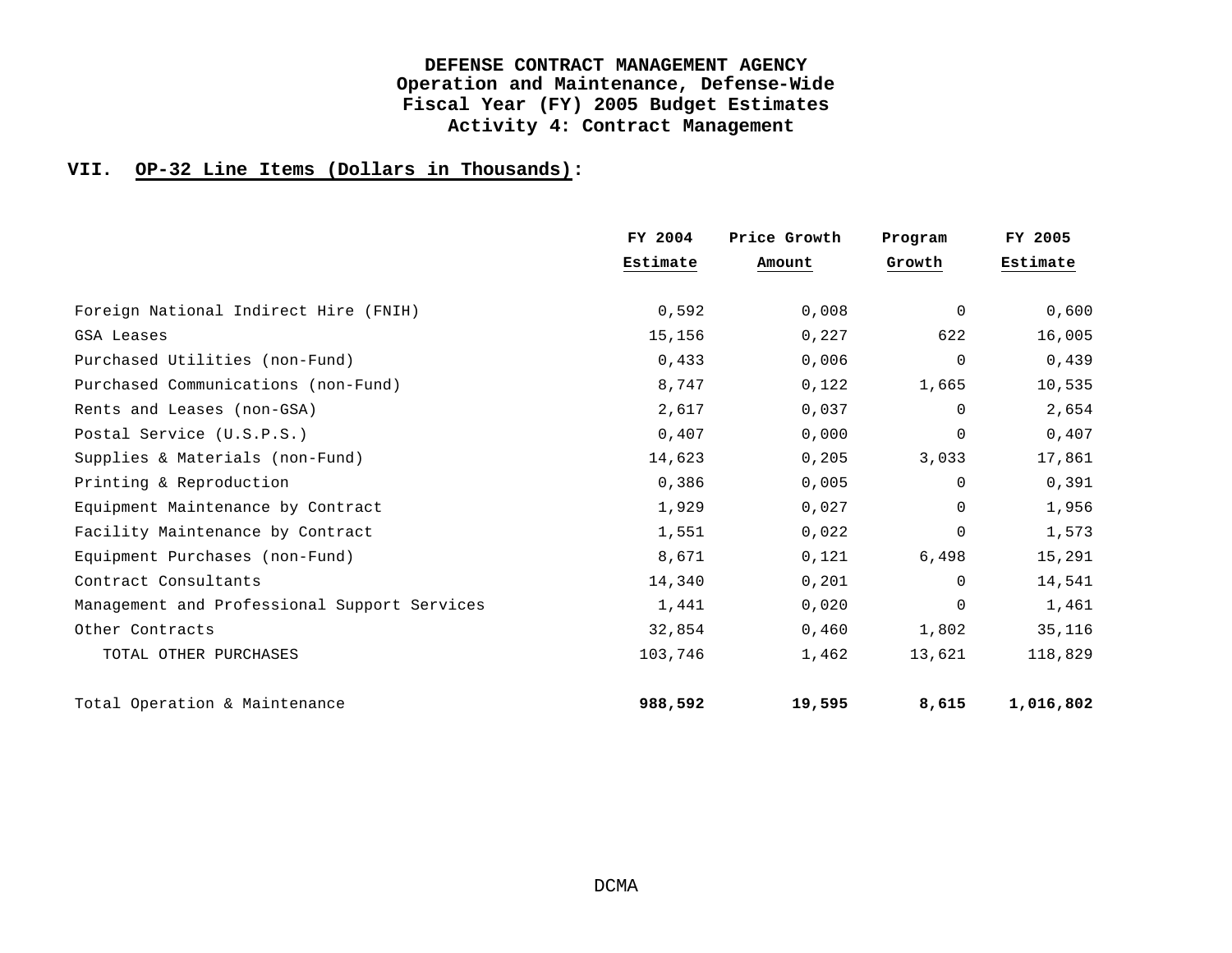#### **I. Description of Operations Financed:**

The Standard Procurement System (SPS) is a joint information technology initiative, commenced in 1994 by the Department of Defense (DoD) to enhance readiness and support to warfighters through standardization and optimization of procurement systems and activities across the Army, Navy, Air Force, Marine Corps, Defense Logistics Agency, Defense Contract Management Agency, and the other Defense Agencies. During fiscal year 2003, operational procurement professionals relied on SPS, which is currently DoD's only standard business system, to complete more than 600 thousand contract actions totaling over 41 billion dollars.

SPS supports contract writing and contract administration for over 22,800 (target over 43,000) procurement professionals. The Defense Finance and Accounting Service also uses SPS to obtain obligation and receipt data support for contract disbursements and reconciliation. As a DoD program that affects three domains (logistics, finance, and procurement), its broad spectrum of stakeholders exerts a range of influence:

- Assistant Secretary of Defense-Networks and Information Integration (ASD NII): Management and oversight of this ACAT 1AM program. Acquisition control exercised through the Overarching IPT.
- Defense Procurement and Acquisition Policy (DPAP): Functional management and oversight through the acquisition domain. Functional control exercised through the Acquisition Governance Board (AGB) and Joint Acquisition Electronic Business Oversight Board (JAEBOB).
- Defense Contract Management Agency (DCMA): Budget and program control exercised through the Program Manager and the Program Executive Office (PEO). Policy/direction exercised through the DCMA Chief Information Officer (CIO).
- Department of the Army, Program Executive Office-Enterprise Information Systems (PEO-EIS): Policy/direction provided as part of incremental transition of the program from DCMA to Army PEO-EIS.
- Military Departments and Defense Agencies: Program influence provided via requirements levied through membership in the AGB, JAEBOB, JRB, Technical Working Group (TWG), Report Writing Group (RWG) and participation in decentralized product testing.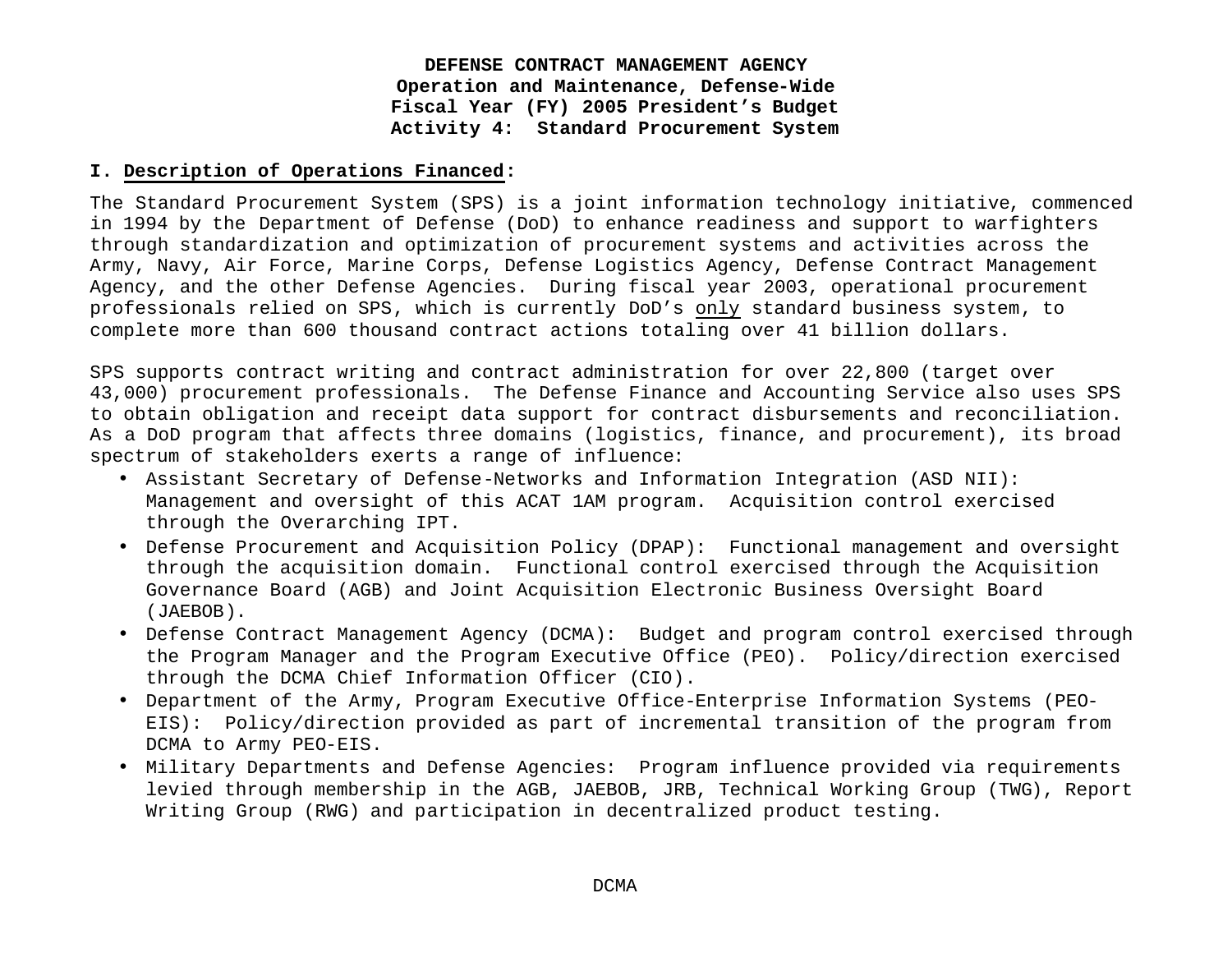#### **I. Description of Operations Financed: (continued)**

SPS will prepare legacy procurement system users to use SPS and enable retirement decisions for 13 major legacy systems. SPS has replaced five legacy systems: the U.S. Navy's Automation of Procurement and Accounting Data Entry (APADE); the U.S. Marine Corps' Base Contracting Automation System (BCAS); the U.S. Army's Standard Army Automated Contracting System (SAACONS); the other Defense activities' Federal Standard Automated Contracting System (SACONS); and the U.S. Air Force's Base Contracting Automation System (BCAS).

Operation and Maintenance funds are used for SPS support activities, such as Help Desk Support, Program Management Support, Personnel, Software Maintenance, and Travel. Help Desk Support, under the sub-activity software maintenance/COTS, is approximately forty-five percent of the Operations and Maintenance budget in all budget years and encompasses the following areas:

- Core help desk support provides SPS users assistance and a mechanism for reporting operational deficiencies and necessary functional system changes.
- Infrastructure support provides assistance to SPS system administrators with database management and corruption issues, software related connectivity issues, and issues relating to software reinstallation.
- Web support provides SPS users with a globally accessible product knowledge base that includes software updates and documents that help users operate the SPS software more efficiently. This medium also provides a real-time, online, ability to generate and monitor the status of service requests.

#### **II. Force Structure Summary: N/A**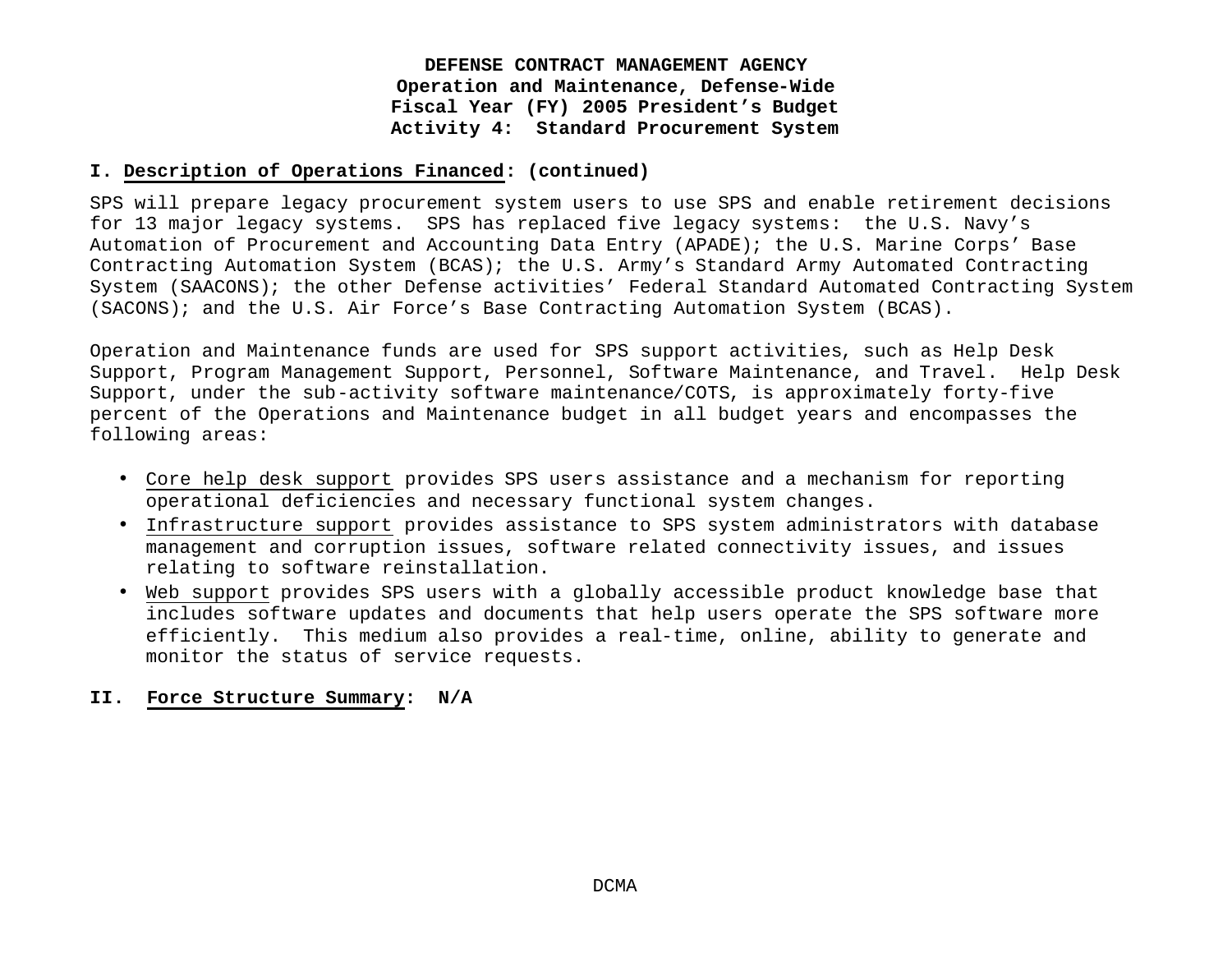## **III. Financial Summary (O&M: Dollars in Thousands):**

| Subactivities:<br>Α.          | FY 2003<br>Actual | <b>Budget</b>  | Request Appropriated | Current<br>Estimate | FY 2005<br>Estimate |
|-------------------------------|-------------------|----------------|----------------------|---------------------|---------------------|
| 1. Personnel Comp & Benefits  | 902               | 1,066          | 1,171                | 1,171               | 1,193               |
| 2. Travel                     | 45                | 123            | 53                   | 53                  | 53                  |
| 3. DISA Info Services         | $\mathbf{1}$      | 768            | $\mathsf{O}$         | $\overline{0}$      | $\mathsf{O}$        |
| 4. Supplies & Materials       | 36                | 42             | 36                   | 36                  | 37                  |
| 5. Equipment Maintenance      | 6                 | 151            | 6                    | 6                   | $6\overline{6}$     |
| 6. Equipment Purchases        | 93                | $\overline{0}$ | $\mathbf 0$          | $\mathbf 0$         | $\mathsf{O}$        |
| 7. Software Maintenance/COTS  | 7,240             | 7,653          | 6,399                | 6,399               | 9,280               |
| 8. Program Management Support | 1,525             | 1,568          | 1,630                | 1,630               | 2,126               |
| 9. Other Operating Support    | 79                | 35             | 92                   | 92                  | 95                  |
| Total                         | 9,927             | 11,406         | 9,387                | 9,387               | 12,790              |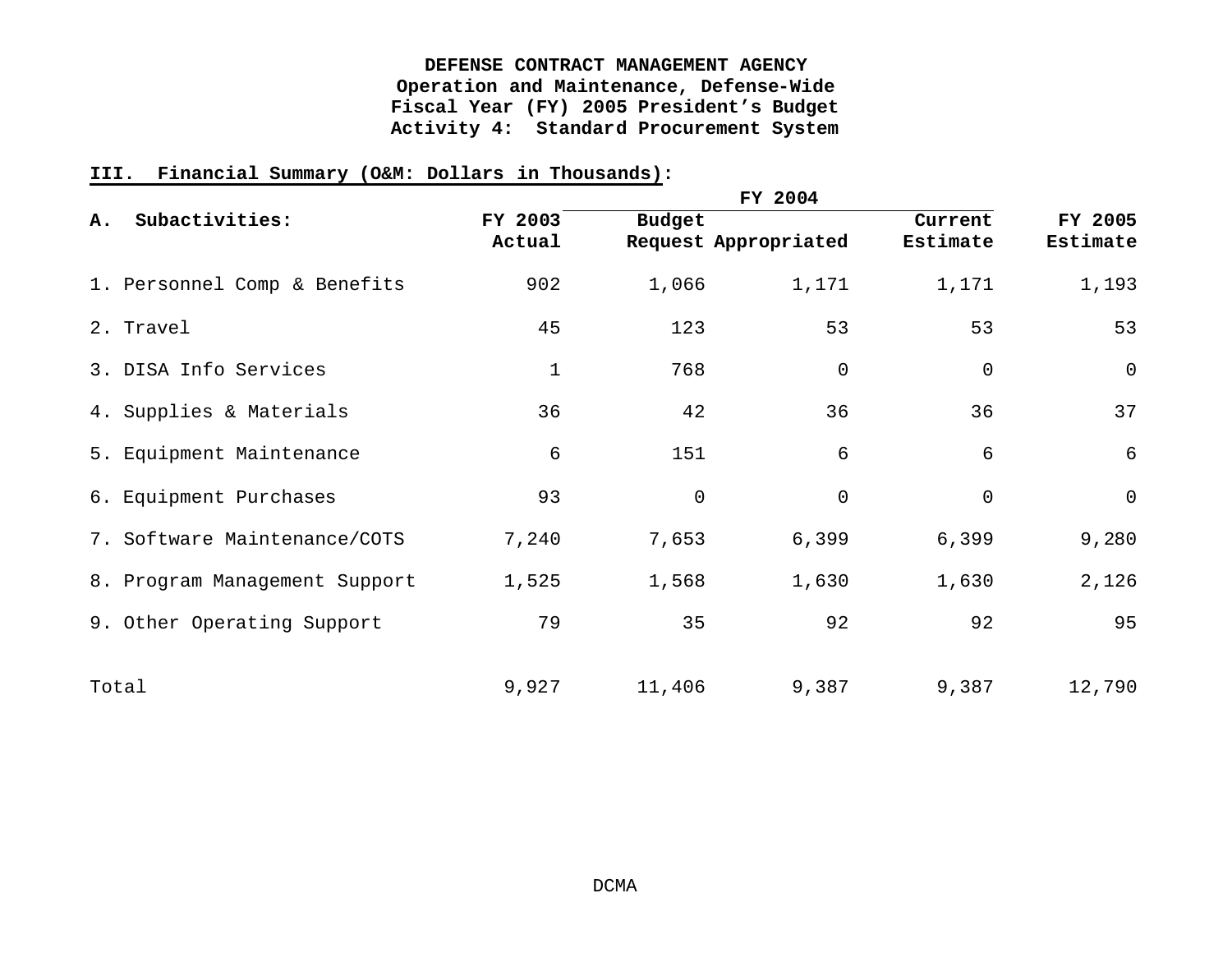## **III. Financial Summary (O&M: Dollars in Thousands): (continued)**

| в. | Reconciliation Summary:                        | Change   | Change   |
|----|------------------------------------------------|----------|----------|
|    |                                                | FY 2004/ | FY 2004/ |
|    |                                                | FY 2004  | FY 2005  |
|    |                                                |          |          |
|    | Baseline Funding                               | 11,406   | 9,387    |
|    | Congressional Adjustments (Distributed)        |          |          |
|    | Congressional Adjustments (Undistributed)      |          |          |
|    | Congressional Adjustments (General Provisions) |          |          |
|    | Appropriation                                  | 11,406   | 9,387    |
|    | Realignment to Meet Congressional Intent       |          |          |
|    | Across-the-Board Reduction                     |          |          |
|    | Exchange of Funding to RDT&E                   |          |          |
|    | Shared Data Warehouse Realignment              | $-1,601$ |          |
|    | Other Internal DCMA Realignments               | $-418$   |          |
|    | Fact-of-Life Changes (CY to CY Only)           |          |          |
|    | Subtotal Baseline Funding                      | 9,387    | 9,387    |
|    | Price Changes                                  |          | 133      |
|    | Program Changes                                |          | 3,270    |
|    | Current Estimate                               | 9,387    | 12,790   |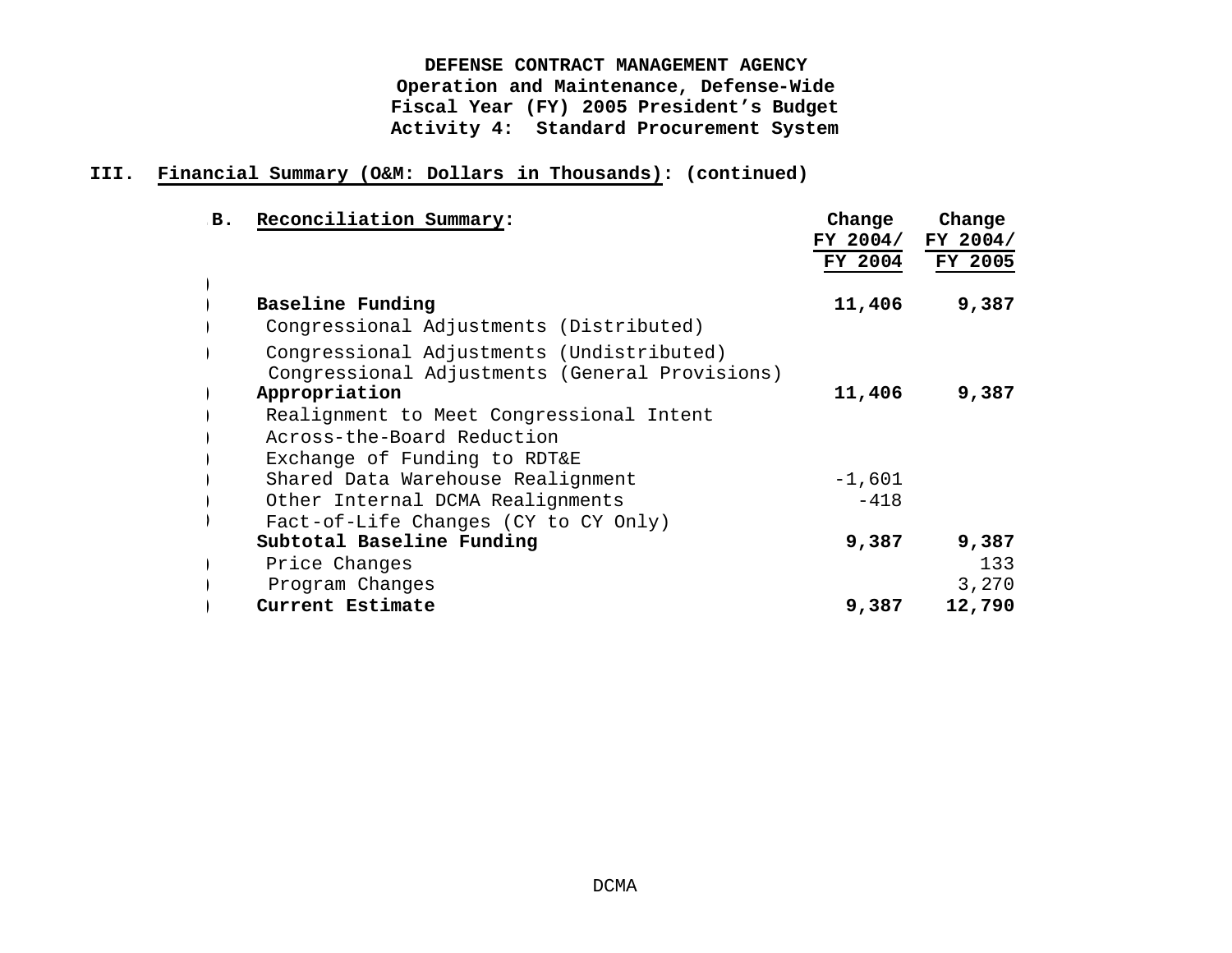## **III. Financial Summary (O&M: Dollars in Thousands): (continued)**

|    |                |                                                                 | (\$ in Thousands) |          |
|----|----------------|-----------------------------------------------------------------|-------------------|----------|
|    |                |                                                                 | Amount            | Totals   |
|    |                | FY 2004 President's Budget Request                              |                   | 11,406   |
| 1. |                | Congressional Adjustments                                       |                   |          |
|    | a.             | Distributed Adjustments                                         |                   |          |
|    | $b$ .          | Undistributed Adjustments                                       |                   |          |
|    | $\mathsf{C}$ . | Adjustments to meet Congressional intent                        |                   |          |
|    |                | d. General Provisions                                           |                   |          |
|    |                | FY 2004 Appropriated Amount                                     |                   | 11,406   |
|    |                |                                                                 |                   |          |
| 2. |                | Emergency Supplemental                                          |                   |          |
|    | $a$ .          | Emergency Supplemental Carryover                                |                   |          |
|    | b.             | FY 2004 Emergency Supplemental Appropriations                   |                   |          |
|    |                | Act (P.L. 108-106)                                              |                   |          |
| 3. |                | Fact-of-Life Changes                                            |                   |          |
|    | a <sub>1</sub> | Functional Transfers                                            |                   |          |
|    | $b_{\perp}$    | Technical Adjustments                                           |                   |          |
|    |                | c. Emergent Requirements                                        |                   |          |
|    |                | 1. Program Increases                                            |                   | 192      |
|    |                | a. Additional funding required to support<br>an FTE increase    | 117               |          |
|    |                | b. Internal Realignment of Funding for DFAS<br>Services Support | 75                |          |
|    |                | 2. Program Decreases                                            |                   | (2, 211) |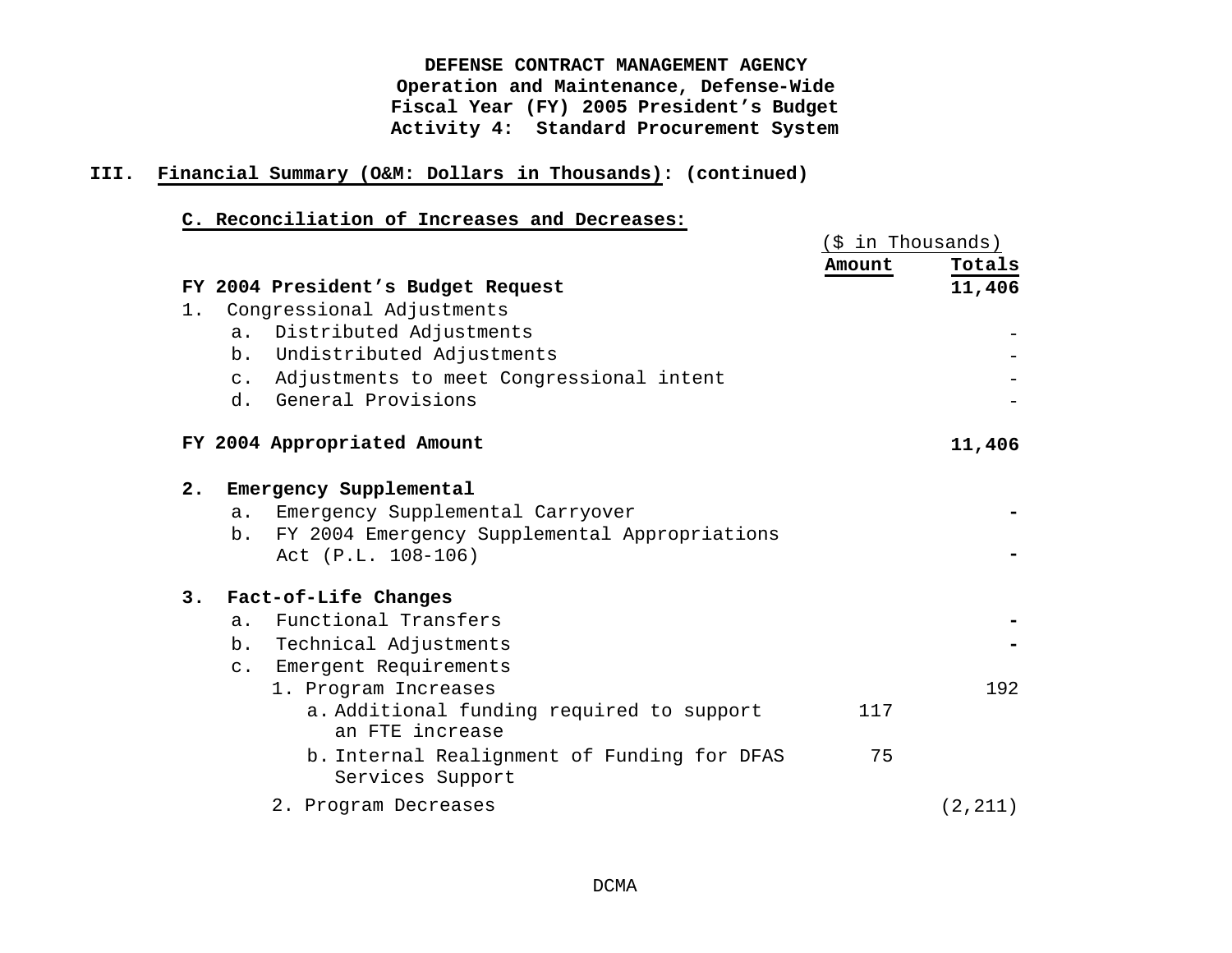## **III. Financial Summary (O&M: Dollars in Thousands): (continued)**

|    | a. Realigned Shared Data Warehouse<br>Support Cost to DCMA                            |          |        |
|----|---------------------------------------------------------------------------------------|----------|--------|
|    |                                                                                       | (1, 601) |        |
|    | b. Internal Realignment for DCMA Labor                                                | (610)    |        |
|    | Baseline Funding                                                                      |          | 9,387  |
|    | 4. Reprogrammings (requiring 1415 action)                                             |          |        |
|    | Revised FY 2004 Estimate                                                              |          | 9,387  |
|    | 5. Less: Emergency Supplemental funding                                               |          |        |
|    | Normalized Current Estimate for FY 2004                                               |          | 9,387  |
|    | 6. Price Change                                                                       |          | 133    |
|    | 7. Functional Transfers                                                               |          |        |
| 8. | Program Increases                                                                     |          | 3,274  |
|    | Increase in Contract Consultants: Security and<br>$a$ .<br>Technical Support          | 475      |        |
|    | Increase in Other Contracts: Help Desk and<br>b.<br>Software Maintenance Requirements | 2,798    |        |
|    | c. Increase in Supplies and Materials                                                 | 1        |        |
|    | 9. Program Decreases                                                                  |          | (4)    |
|    | a. Decrease in Travel                                                                 | (1)      |        |
|    | b. Change in Paid Day                                                                 | (3)      |        |
|    | FY 2005 Budget Request                                                                |          | 12,790 |
|    |                                                                                       |          |        |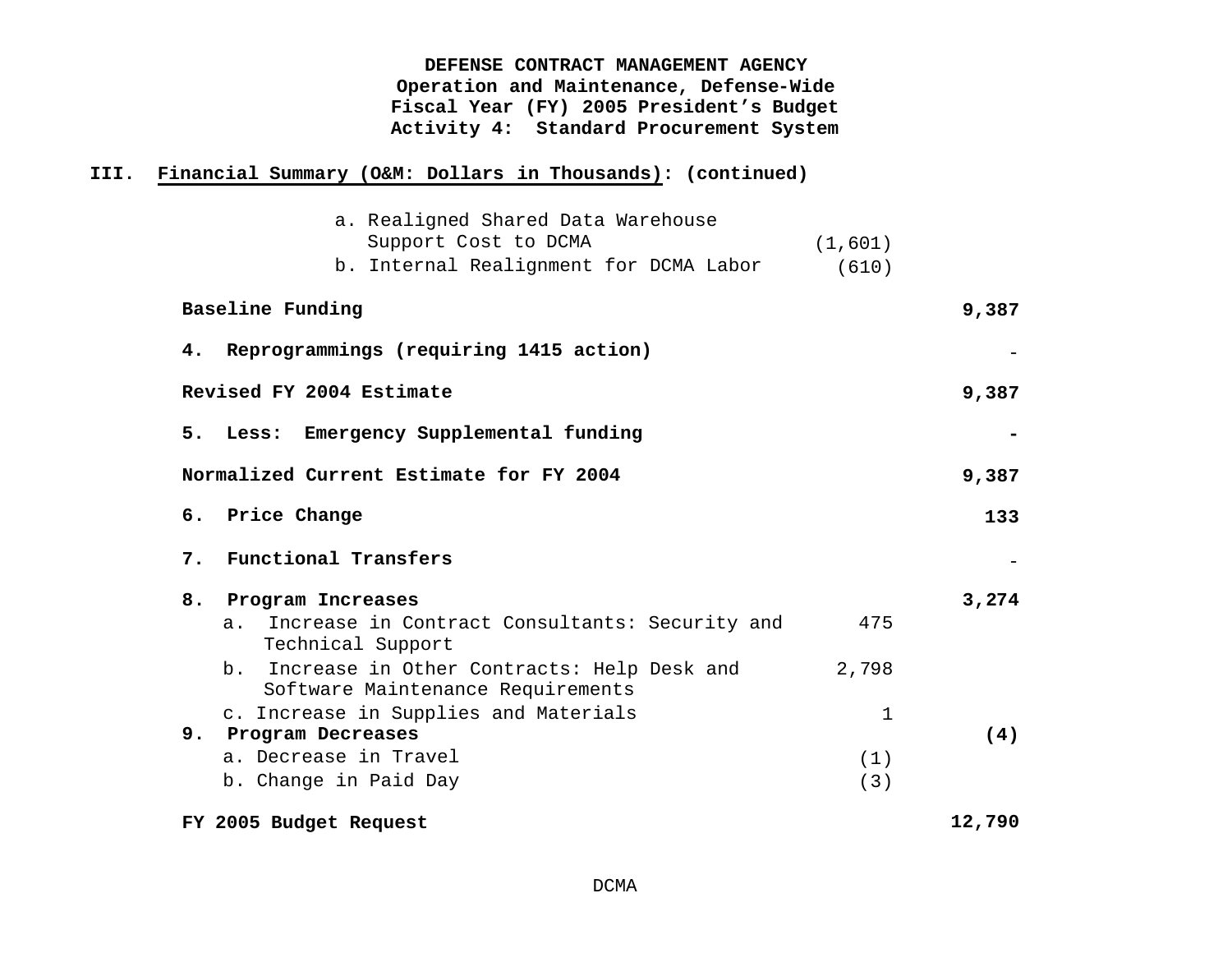#### **IV. Performance Criteria and Evaluation Summary:**

#### **Sub-Activity #1: Personnel Compensation and Benefits**

Labor, under the sub-activity Personnel Compensation and Benefits, is approximately nine percent of the Operations and Maintenance budget in all budget years. The SPS Joint Program Management Office has the following hiring goals for fiscal year 2004:

| Beginning    | End-Strength | Beginning |          |
|--------------|--------------|-----------|----------|
| End-Strength | Goal         | FTEs      | FTE Goal |
|              |              |           |          |

**Sub-Activity #2: Travel**

**Sub-Activity #3: DISA Information Services**

**Sub-Activity #4: Supplies and Materials**

**Sub-Activity #5: Equipment Maintenance**

**Sub-Activity #6: Equipment Purchases**

#### **Sub-Activity #9: Other Operating Support Costs**

Each of these sub-activities constitutes less than one percent of the total Operations and Maintenance budget in all budget years. The costs are mission essential; however, we have not established specific performance criteria at this time.

#### **Sub-Activity #7: Software Maintenance/COTS**

Help Desk Support, under the sub-activity software maintenance/COTS, is approximately fortyfive percent of the Operations and Maintenance budget in all budget years. The SPS Joint Program Management Office monitors Help Desk metrics monthly to ensure that the contractor is meeting the performance criteria. When working on service requests, the SPS Help Desk is required to meet target percentages for average response and average resolution times, as follows: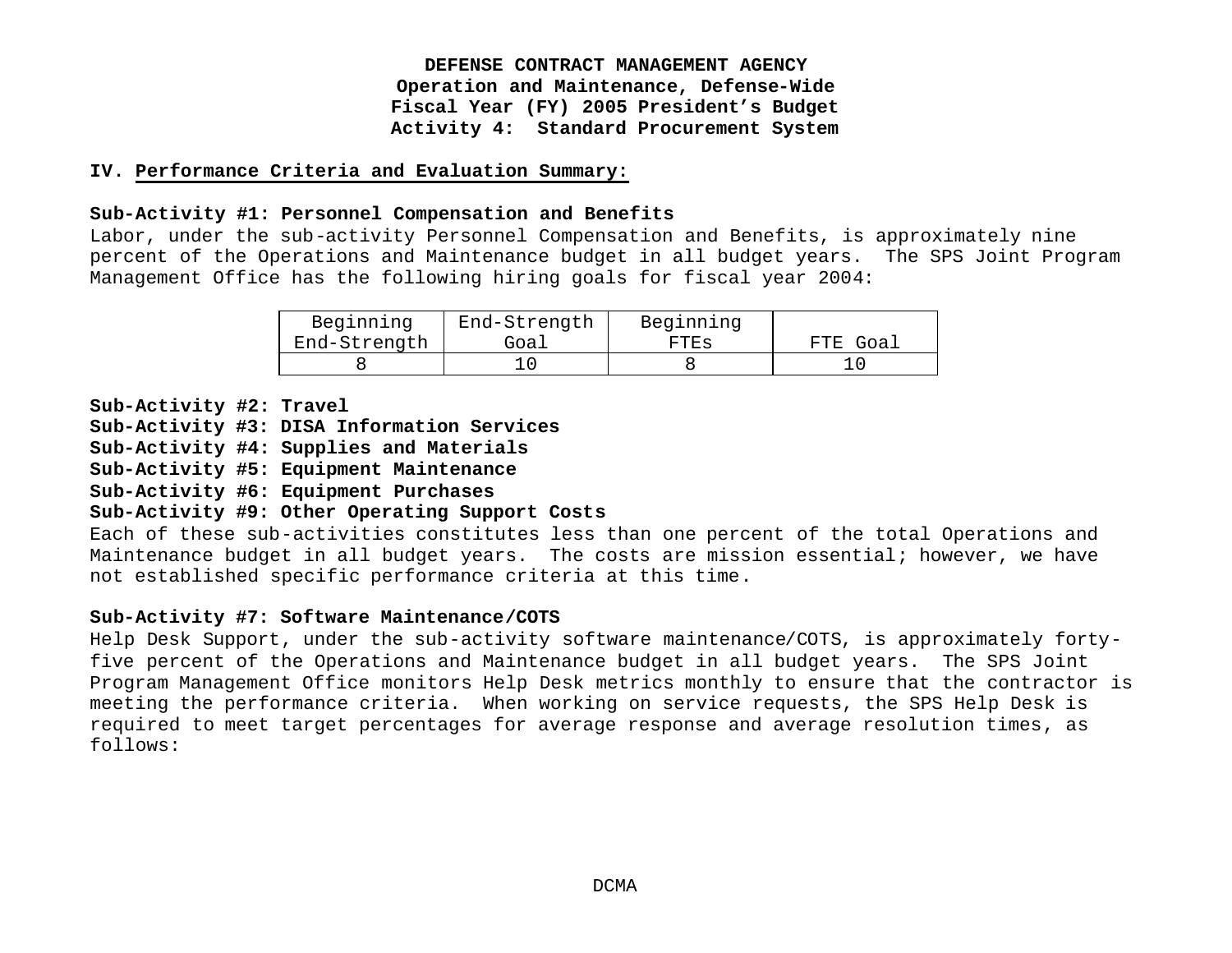#### **IV. Performance Criteria and Evaluation Summary: (continued)**

| SPS Help Desk Metrics                                                                    | Target Percentage | Time Frame |  |  |  |  |  |  |
|------------------------------------------------------------------------------------------|-------------------|------------|--|--|--|--|--|--|
| Monthly Average Response Times                                                           |                   |            |  |  |  |  |  |  |
| Severity 1 Service Requests                                                              | 50%               | 4 hours    |  |  |  |  |  |  |
|                                                                                          | 100%              | 8 hours    |  |  |  |  |  |  |
| Severity 2 Service Requests                                                              | 50%               | 8 hours    |  |  |  |  |  |  |
|                                                                                          | 100%              | 16 hours   |  |  |  |  |  |  |
| Severity 3 Service Requests                                                              | 50%               | 16 hours   |  |  |  |  |  |  |
|                                                                                          | 100%              | 2.5 weeks  |  |  |  |  |  |  |
| Monthly Average Resolution Times                                                         |                   |            |  |  |  |  |  |  |
| Severity 1 Service Requests                                                              | 75%               | 24 hours   |  |  |  |  |  |  |
|                                                                                          | 100%              | 60 hours   |  |  |  |  |  |  |
| Severity 2 Service Requests                                                              | 50%               | 44 hours   |  |  |  |  |  |  |
|                                                                                          | 100%              | 96 hours   |  |  |  |  |  |  |
| Severity 3 Service Requests                                                              | 50%               | 5 weeks    |  |  |  |  |  |  |
|                                                                                          | 100%              | 10 weeks   |  |  |  |  |  |  |
| Definitions:                                                                             |                   |            |  |  |  |  |  |  |
| Response time is the time it takes an Authorized Caller to be contacted by the           |                   |            |  |  |  |  |  |  |
| first SPS Help Desk analyst who attempts to troubleshoot the Service Request.            |                   |            |  |  |  |  |  |  |
| Resolution time is calculated as the time required by the SPS Help Desk to               |                   |            |  |  |  |  |  |  |
| identify a correct solution to an Authorized Caller's Service Request, minus             |                   |            |  |  |  |  |  |  |
| any time the SPS Help Desk is awaiting a response from the Authorized Caller or          |                   |            |  |  |  |  |  |  |
| a 3 <sup>rd</sup> party vendor Help Desk support staff. Resolution time commences when a |                   |            |  |  |  |  |  |  |
| Service Request is opened.                                                               |                   |            |  |  |  |  |  |  |

Additional Software Maintenance and COTS initiatives represent approximately twenty-eight percent of the total Operations and Maintenance budget in all budget years. Specific performance criteria, such as turnaround time to implement regulatory changes in the software, are in place to monitor performance on these contracts. Additionally, the COTS products support the SPS Adapter contract, which has specific monitoring mechanisms in place.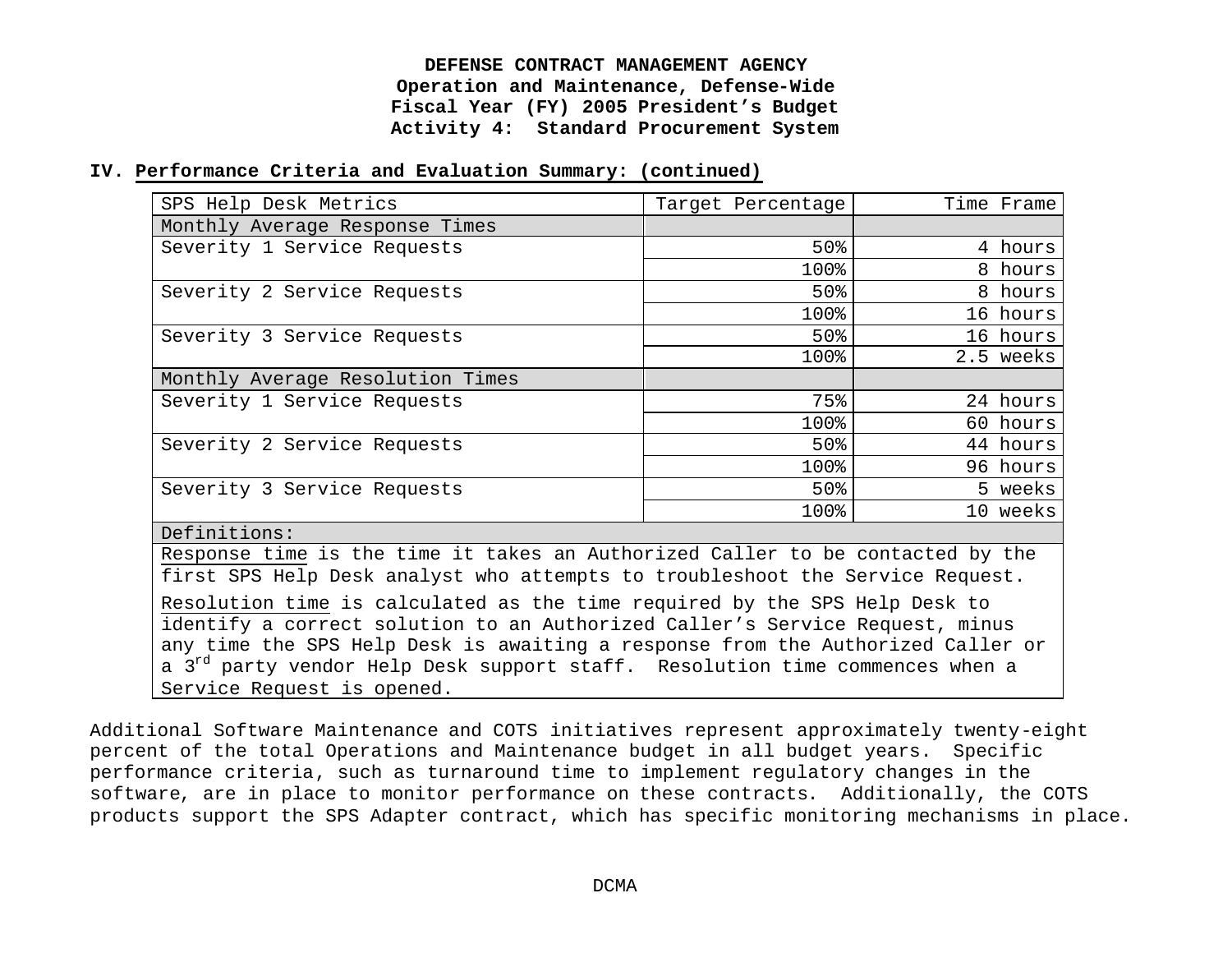#### **IV. Performance Criteria and Evaluation Summary: (continued)**

#### **Sub-Activity #8: Implementation Support:**

Program Management Support, under the sub-activity Implementation Support, is approximately seventeen percent of the Operations and Maintenance budget in all budget years. Contracting Officer Representatives monitor contractor performance to ensure all required tasks are accomplished and support the Program's mission and goals. Project Plans and Progress Reports are required monthly to ensure that contractors are meeting performance requirements.

| Personnel Summary:<br>v.        | FY 2003 | FY 2004  | FY 2005  | Change<br>FY 2004/ FY 2005 |
|---------------------------------|---------|----------|----------|----------------------------|
| Active Mil End Strength (Total) | 0       | 0        | $\Omega$ | 0                          |
| Civilian End Strength (Total)   | 8<br>8  | 10<br>10 | 10<br>10 | 0<br>$\overline{0}$        |
| Active Mil FTEs (Total)         | 0       | 0        |          | 0                          |
| Civilian FTEs (Total)           | 8<br>8  | 10       | 10<br>10 | 0<br>$\mathbf 0$           |